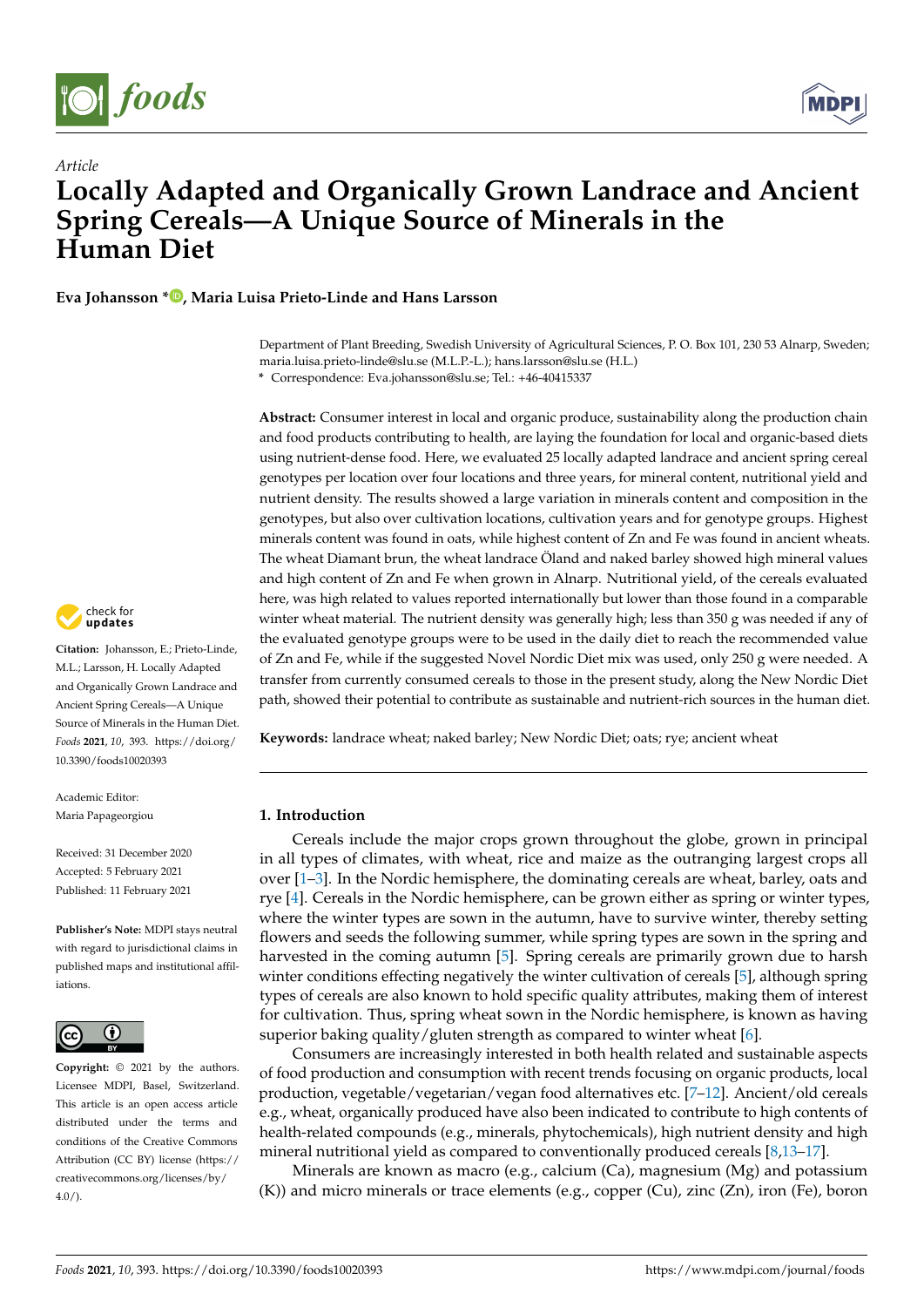(B), selenium (Se)) [\[18\]](#page-15-0), where specifically Zn and Fe deficiency have been reported as a major problem in the human diet [\[8\]](#page-14-7). Due to the fact that cereals are a major part of the human diet, high content of minerals and especially of Zn and Fe in cereals has the potential to contribute substantially to human health and well-being [\[8](#page-14-7)[,13](#page-14-8)[,19–](#page-15-1)[21\]](#page-15-2). Thus, minerals content in cereals and cereal-based food have been evaluated in a range of studies [\[22](#page-15-3)[–27\]](#page-15-4). Furthermore, large international breeding programs, such as the CIMMYT spring wheat program, has focused on biofortification breeding to combine high yield and wide adaptation with high grain Zn content and processing quality [\[28–](#page-15-5)[31\]](#page-15-6). Content of minerals in the cereals is dependent both of the genotypic background of the cultivar and of the cultivation conditions, e.g., soil, climate and management practices [\[32\]](#page-15-7). The majority of studies until now have focused on winter wheat (as a major crop) from conventional cultivation systems (as being dominating), although a higher content of the majority of the minerals, including Fe and Zn, has been indicated for spring than for winter and in organic than in conventionally grown wheat [\[13\]](#page-14-8). Generally, limited attention has been paid towards the Nordic hemisphere cereals (barley, oats and rye), spring types of cereals, locally adapted cereals and those grown under organic conditions, despite the increasing consumer interest in local and organic production  $[9-12]$  $[9-12]$ . A comparison of mineral contents in all old Nordic spring cereals (including spring rye and naked barley) grown until the 1950s is basically lacking. Similar content of minerals in oats, barley and wheat grains have been reported [\[33\]](#page-15-8) and levels similar to feed tables in conventionally genotypes of winter types of barely, maize, oats, rye, triticale and wheat grown in one location [\[34\]](#page-15-9). Recent studies have evaluated the nutritional value of "the New Nordic Diet (NND)", with a high content of the Nordic cereals (e.g., rye bread and oatmeal), but also of other food components, such as increased levels of plant foods, foods from seas and lakes and food from the wild [\[35,](#page-15-10)[36\]](#page-15-11). NND consumption has been shown to decrease mortality rates in Danes [\[37\]](#page-15-12), and improve blood lipid profile and insulin sensitivity, thereby protecting against cardiovascular diseases [\[38\]](#page-15-13).

The aim of the present study was to evaluate minerals content in locally adapted landraces and ancient genotypes of spring cereals grown organically in various locations in Sweden. Options of these genotypes as a sustainable and nutrient-rich source of minerals was evaluated and is discussed. The aim was also to evaluate nutrient density and nutritional yield of the genotypes and evaluate the contribution of consumption of these genotypes in the human diet.

#### **2. Materials and Methods**

#### *2.1. Spring Cereal Material Produced and Used for the Study*

For the present study, a total of 25 landrace and ancient spring cereal genotypes (Table [1\)](#page-3-0) were grown organically in a completely randomized design with two replications in each of four locations (Ekhaga, Krusenberg, Gotland, Alnarp) and three years (2011–2013) for the present study. Due to the fact that ancient and landrace cereals are not adapted to modern high input cultivation conditions, e.g., high input often results in lodging, such conditions could not be used as a control and were therefore omitted. The spring cereal genotypes were selected so that 12 of the genotypes were the same at all the locations and years, and represented each a different type of spring cereal, i.e., rye, white oats, black oats, hulless oats, barley, hulless 2 row barley, naked 6 row barley, emmer wheat, spelt wheat, landrace wheat, old wheat cultivars (before 1950), later cultivars (1950–1960). The additional 13 genotypes per location were landraces and cultivars of barley oats and wheat locally adapted to that specific locality, with a long history and use in the Nordic climate. The overshadowing problem for spring cereals is a rainfall deficit in May–July. The selection of the plant material was done in order both to have common genotypes to allow comparisons of localities and years, but to also secure opportunities to study and understand local adaptation and what that means for mineral nutritional aspects. The cultivation locations have all been under organic conditions since 2001 and are thoroughly spread over the major cereal production areas of Sweden; Ekhaga ( $59°49'57''$  N,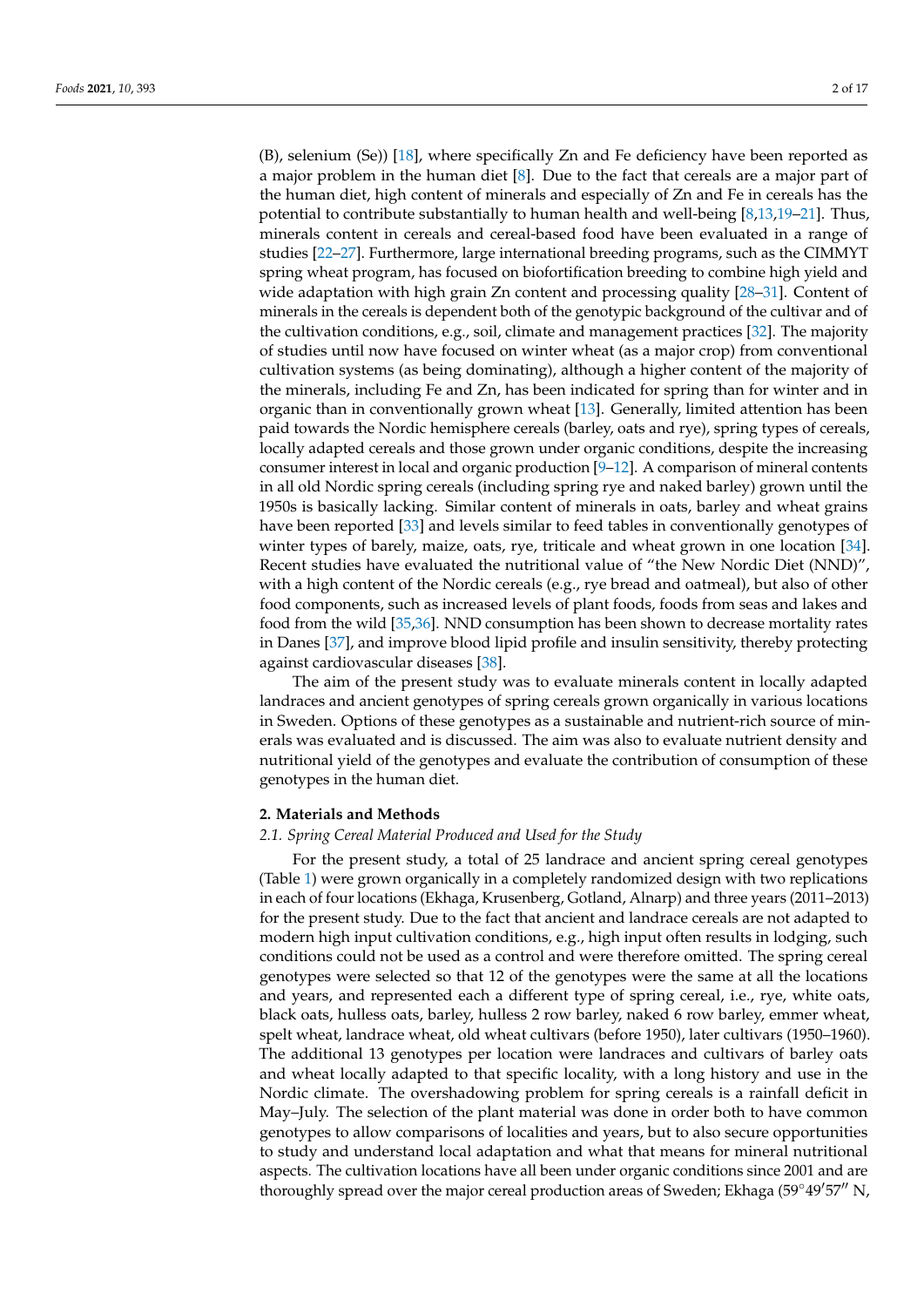17°48'58" E), Krusenberg (59°44'8" N, 17°38'58" E), Gotland (57°35'52" N, 18°26'50" E), Alnarp ( $55°39'27''$  N,  $13°04'51''$  E), with different soil characteristics (Table [2\)](#page-3-1). No weed control or fertilizer applications have been used in the trials, with the exception of at Gotland, where farmyard manure was applied in the crop rotation. Planting density used was 200 kg ha $^{-1}$ , plot size was 24 m $^2$  with a harvest size of 23 m $^2$ . Total yield was calculated as kg ha $^{-1}$  based on the harvest in grams from the 23 m<sup>2</sup>. Grain protein concentration was calculated from nitrogen determination on dried samples, applying the Dumas method on a Flash 2000 NC Analyzer (Thermo Scientific<sup>TM</sup>, Waltham, MA, USA), and using the conversion factor 5.7. Following the methodology adopted in Hussain et al. [\[13\]](#page-14-8), each genotype evaluated in the present study was divided into one of the following genotype groups; Ancient (emmer and spelt wheat), Barley, Landrace wheat (landraces), Naked barley (hulless barley), Oats (black, white and hulless oats), Rye, Wheat (cultivars).

| Genotype              | <b>Type</b>       | Origin        | Place $^{\rm 1}$                      |
|-----------------------|-------------------|---------------|---------------------------------------|
| Algot                 | Wheat             | Cultivar 1953 | $\mathcal{E},\mathcal{K},\mathcal{A}$ |
| Alva                  | Barley            | Cultivar 1977 | А                                     |
| Argus                 | <b>Black oats</b> | Cultivar 1926 | G                                     |
| Atle                  | Wheat             | Cultivar 1953 | G A                                   |
| Atson                 | Wheat             | Cultivar 1954 | A                                     |
| Aurore                | Wheat             | Cultivar 1929 | K                                     |
| Balder                | Barley            | Cultivar 1945 | E, K                                  |
| Bambu                 | White oats        | Cultivar 1934 | E                                     |
| Blenda                | White oats        | Cultivar 1950 | G                                     |
| Dacke                 | Wheat             | Cultivar 1990 | E, K                                  |
| Diamant brun          | Wheat             | Cultivar 1928 | E, K, G, A                            |
| Domen                 | Barley            | Cultivar 1959 | Ε                                     |
| Dragon                | Wheat             | Cultivar 1988 | G, A                                  |
| Ella                  | Wheat             | Cultivar 1950 | E, K, G, A                            |
| <b>Emmer Gotland</b>  | Emmer wheat       | Primitive     | E, K, G, A                            |
| Engelbrekt            | <b>Black oats</b> | Cultivar 1924 | E, K, G, A                            |
| Extra Klock           | Black oats        | Cultivar 1955 | K                                     |
| Gotlandskorn          | Barley            | Cultivar 1915 | G, A                                  |
| Gullkorn              | Barley            | Cultivar 1913 | G                                     |
| Hulless 6row barley   | Hulless barley    | Genebank      | E, K, G, A                            |
| Hulless 2row barley   | Hulless barley    | Genebank      | E, K, G, A                            |
| Hulless oats          | Hulless oats      | Genebank      | E, K, G, A                            |
| Ingrid                | Barley            | Cultivar 1958 | E, K, G, A                            |
| Jusso                 | Rye               | Landrace      | E, K, G, A                            |
| Kajsa                 | Barley            | Cultivar 1977 | E, K                                  |
| Klock                 | <b>Black oats</b> | Cultivar 1917 | $\boldsymbol{A}$                      |
| Kärn                  | Wheat             | Cultivar 1946 | E, K                                  |
| Landrace Dalarna      | Wheat             | Landrace      | E, K, G                               |
| Landrace Halland      | Wheat             | Landrace      | E, K                                  |
| Lina                  | Barley            | Cultivar 1982 | $\boldsymbol{A}$                      |
| Orion                 | <b>Black oats</b> | Cultivar 1920 | E, K, G                               |
| Osmo                  | Back oats         | Cultivar 1921 | A                                     |
| Palu                  | White oats        | Cultivar 1945 | $\mathbf{A}$                          |
| Prins                 | Wheat             | Cultivar 1965 | E, G                                  |
| Rika                  | Barley            | Cultivar 1949 | G                                     |
| Seger                 | White oats        | Cultivar 1908 | K, A                                  |
| Selma                 | White oats        | Cultivar 1970 | $\boldsymbol{A}$                      |
| Sisu                  | White oats        | Cultivar 1953 | ${\bf E}$                             |
| Sol                   | White oats        | Cultivar 1950 | E, K                                  |
| Spelt wheat Gotland   | Spelt wheat       | Spelt         | E, K, G, A                            |
| Spelt wheat Gotland d | Spelt wheat       | Spelt         | G                                     |

**Table 1.** Name, type, origin and place of cultivation of genotypes used in the present study.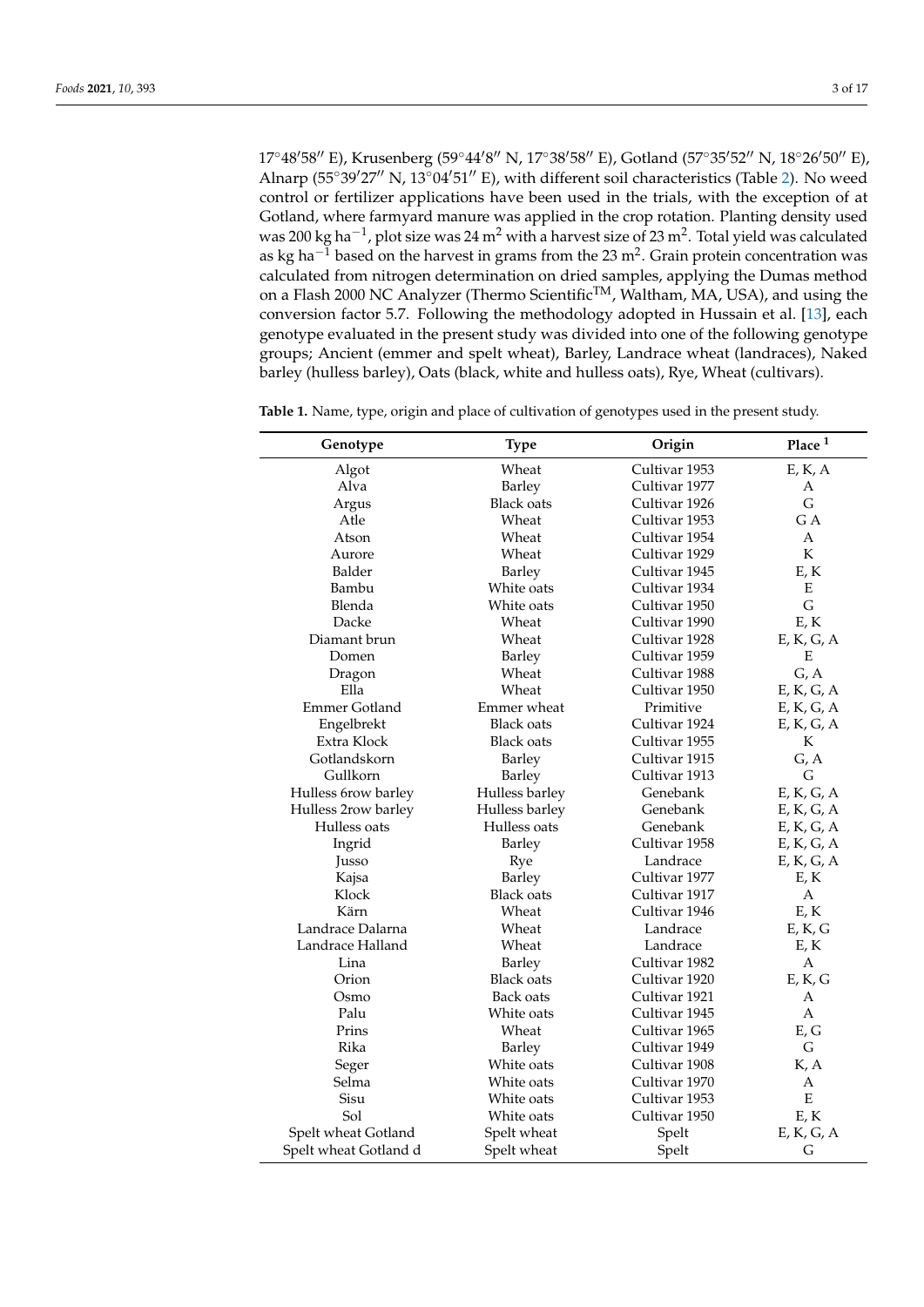<span id="page-3-0"></span>

| Table 1. Cont. |  |
|----------------|--|
|----------------|--|

| Genotype    | Type              | Origin        | Place $1$     |
|-------------|-------------------|---------------|---------------|
| Summer oats | White oats        | Landrace      | G             |
| Svanhals    | Barley            | Cultivar 1903 | K             |
| Ur Gotland  | <b>Black oats</b> | Landrace      | G             |
| Walter      | Wheat             | Cultivar 1972 | А             |
| Virma       | White oats        | Cultivar 1988 | $E$ , K, G, A |
| Öland       | Wheat             | Landrace      | E, K, G, A    |

 $\overline{1 E}$  = Ekhaga, K = Krusenberg, G = Gotland, A = Alnarp.

<span id="page-3-1"></span>

| Location                | pH <sup>a</sup> | Organic<br>Matter $(\%)$ | Clay $(\%)$ | $P-Alb$<br>$(mg 100 g^{-1})$ | $K-Alb$<br>$(mg 100 g^{-1})$ | $fYM$ <sup>c</sup> | Organic<br><b>Since</b> |
|-------------------------|-----------------|--------------------------|-------------|------------------------------|------------------------------|--------------------|-------------------------|
| Ekhaga                  | $5.7 - 6.1$     | $7.2 - 9.8$              | $35 - 38$   | $6.2 - 7.1$                  | $25 - 27.8$                  | No                 | 1987                    |
| Krusenberg <sup>d</sup> | 5.8             | 2.0                      | 9.0         | 8.0                          | 5.0                          | No                 | 2001                    |
| Gotland                 | $7.5 - 8.3$     | $2.5 - 3.9$              | 18–20       | $5.2 - 9.8$                  | $9.1 - 10.4$                 | Applied            | 1987                    |

**Table 2.** General characteristics of soil at different locations.

Alnarp 7.3–7.8 3.1–4.5 18–22 7.7–26.7 10.2–18.7 No 1992  $^{\rm a}$  from soil-water sample;  $^{\rm b}$  P-Al and K-Al methods used [\[39\]](#page-15-14);  $^{\rm c}$  Farm yard manure;  $^{\rm d}$  Only one soil sample was analyzed from this location.

### *2.2. Mineral Analyses*

Mineral analyses was carried out according to Hussain et al. [\[13\]](#page-14-8). Thus, about 12 g of each grain sample (whole grain) was milled for  $2 \times 10$  s in a laboratory mill (Yellow line, A10, IKA-Werke, Staufen, Germany). Thereafter, the flour samples were stored at  $-20^{\circ}$ C until drying and digestion. The samples were dried at 40 °C for 24 h in an oven, and 0.5 g of the dried flour was digested with 10 mL of concentrated nitric acid in a microwave (MARS 5, CEM Corporation, Mathews, NC, USA). The digested samples were diluted with pure Milli Q water to 100 mL before analysis.

Then, an Inductively Coupled Plasma Atomic Emission Spectrometer (ICP-OES; OP-TIMA 8300, Perkin-Elmer, Waltham, MA, USA) was used to evaluate mineral contents of Ca, Cu, Fe, K, Mg, Mn, Na, P, S and Zn. The mineral contents were calculated as absolute concentration mg/kg. Standards used in the analysis were atomic spectrometry standards from Perkin-Elmer, SPEX, AccuStandard and Merck. Calibration of the ICP-OES instrument was done by using a mixed multicomponent standard at three concentrations within the factor of 50 and calibration was maintained with independent standards. The detection limit used was three times the standard deviation based on multiple determination of the blanks treated as the sample, were blanks were treated identically and together with the samples.

#### *2.3. Statistical Analyses*

Analysis of variance (ANOVA), general linear model analyses (GLM), Pearson correlation analyses and principle component analysis (PCA) were carried out using the statistical analysis system (SAS; SAS Institute, Cary, NC, USA, 1985). Mean values were calculated following the ANOVA and GLM analyses, separating the means by the use of Tukey post-hoc test at *p* < 0.05. Percentage of explanation (obtained from the coefficient of determination— $R^2$ ) of different sources (cultivar, location and their combinations) on content of total and various types of minerals were calculated using a simple linear regression analysis, following the procedure described in previous investigations [\[14,](#page-14-11)[40](#page-15-15)[–42\]](#page-15-16). Values of genotypes, localities, years and groups were ranked based on mean minerals content following in accordance with procedures reported previously [\[41\]](#page-15-17). By linear regression analysis, an independent variable can be used to predict the value of a dependent variable, and the  $R^2$  value of a linear regression analysis predicts how well a feature (independent variable) can explain a target (dependent variable) [ $43$ ]. Thus, an  $\mathbb{R}^2$  close to 1 means that the proportion is high that the independent variable explains the dependent variable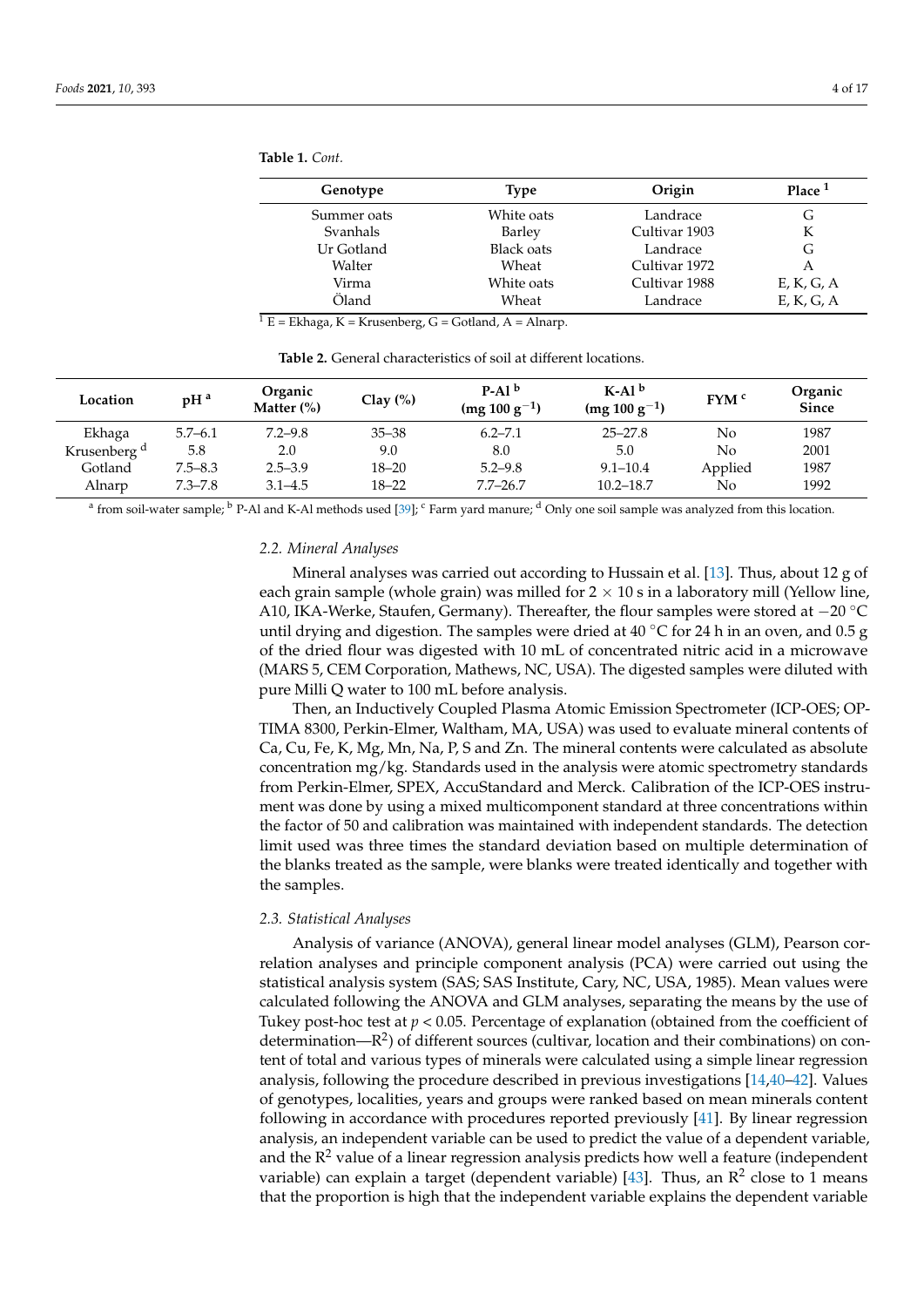[\(https://www.colby.edu/biology/BI17x/regression.html,](https://www.colby.edu/biology/BI17x/regression.html) access date 18 December 2020), which makes it possible to select the sources that are of highest importance to determine different traits [\[43\]](#page-16-0). Principal component analyses (PCA) was carried out for all minerals across all locations and years for the 12 genotypes in common for all localites to compare the effects of genotype, the locality and the year on minerals composition. Furthermore, PCA was carried out separately for all genotypes across years for each of the localities, to evaluate effects of genotypes and years on mineral composition at various locations and options for local adaptation.

### *2.4. Calculation of Nutritional Yield and Nutrient Density*

Nutritional yield (NY) and nutrient density (ND) were calculated according to Morreira-Ascarrunz et al. [\[14\]](#page-14-11), using equations below:

$$
NY = \frac{Y \times MC}{DRI \times 365} \tag{1}
$$

where *Y* = Yield (kg ha−<sup>1</sup> ), *MC* = mineral content of a specific element (mg kg−<sup>1</sup> ), *DRI* = Daily Recommended Intake of a specific element, 365 = number of days in a year.

$$
ND = \frac{1000 \times DRI}{MC}
$$
 (2)

where *DRI* = Daily Recommended Intake of a specific element, *MC* = mineral content of a specific element (mg  $kg^{-1}$ ).

Thus, the nutritional yield is describing the number of adults that can fulfill 100% of their daily recommended intake needs with one hectare of cereals per year. For nutritional yield calculations on hulled genotypes such as the ancient wheat, oats and barley a yield correction of 75% was used following the methodology of Morreira-Ascarrunz et al. [\[14\]](#page-14-11). Values used for Fe (12 mg day<sup>-1</sup>) and Zn (8 mg day<sup>-1</sup>) daily recommended intake (DRI) follows the one calculated in Morreira-Ascarrunz et al. [\[14\]](#page-14-11) and are based on an intake sufficient for the needs of 97% of individuals in an age- and sex-specific group, averaged among adult men and women.

#### **3. Results**

#### *3.1. Variation of Mineral Contents in the Material*

Generally a large variation was found in minerals content in the evaluated spring cereals (Table S1). Mean values over three years varied 1.5 (Mg)- to 15 (Mn)-fold among genotypes and locations; Zn 29.5–56.5 mg kg<sup>-1</sup>, S 1233–2357 mg kg<sup>-1</sup>, P 3551–6027 mg kg<sup>-1</sup>, Na 9.7–55.5 mg kg<sup>-1</sup>, Mn 4.2–60.5 mg kg<sup>-1</sup>, Mg 1042–1732 mg kg<sup>-1</sup>, K 3169–4639 mg kg<sup>-1</sup>, Fe 27.1–64.9 mg kg<sup>-1</sup>, Cu 3.45–8.17 mg kg<sup>-1</sup> and Ca 292–920 mg kg<sup>-1</sup>. General linear model analyses for the 12 genotypes in common for all localities, showed significant impact of genotype (Ge), cultivation location (C), cultivation year (Y) and  $C \times Y$  interactions on content of practically all minerals while the effects of Ge  $\times$  L and Ge  $\times$  Y interactions were limited (Table [3\)](#page-5-0). Anova analyses on the seven genotype groups (Gr) showed a significant impact of all sources (Gr, L, Y) and their interactions (Gr  $\times$  L, Gr  $\times$  Y, L  $\times$  Y) on in practical content of all minerals.

R square values used to explain the percentage of explanation for the different minerals, showed for most of the minerals a higher degree of explanation for the genotype/genotype group analyzed as compared to the location and year used for cultivation. However, for content of Zn, Mn and Cu, cultivation locality turned out to have the highest degree of explanation and also for Fe, the locality contributed to a high degree of explanation (Table [4\)](#page-5-1). Furthermore, cultivation year showed a high impact on the degree of explanation for several of the analyzed minerals (e.g., Zn, K, Cu, Ca; Table [4\)](#page-5-1).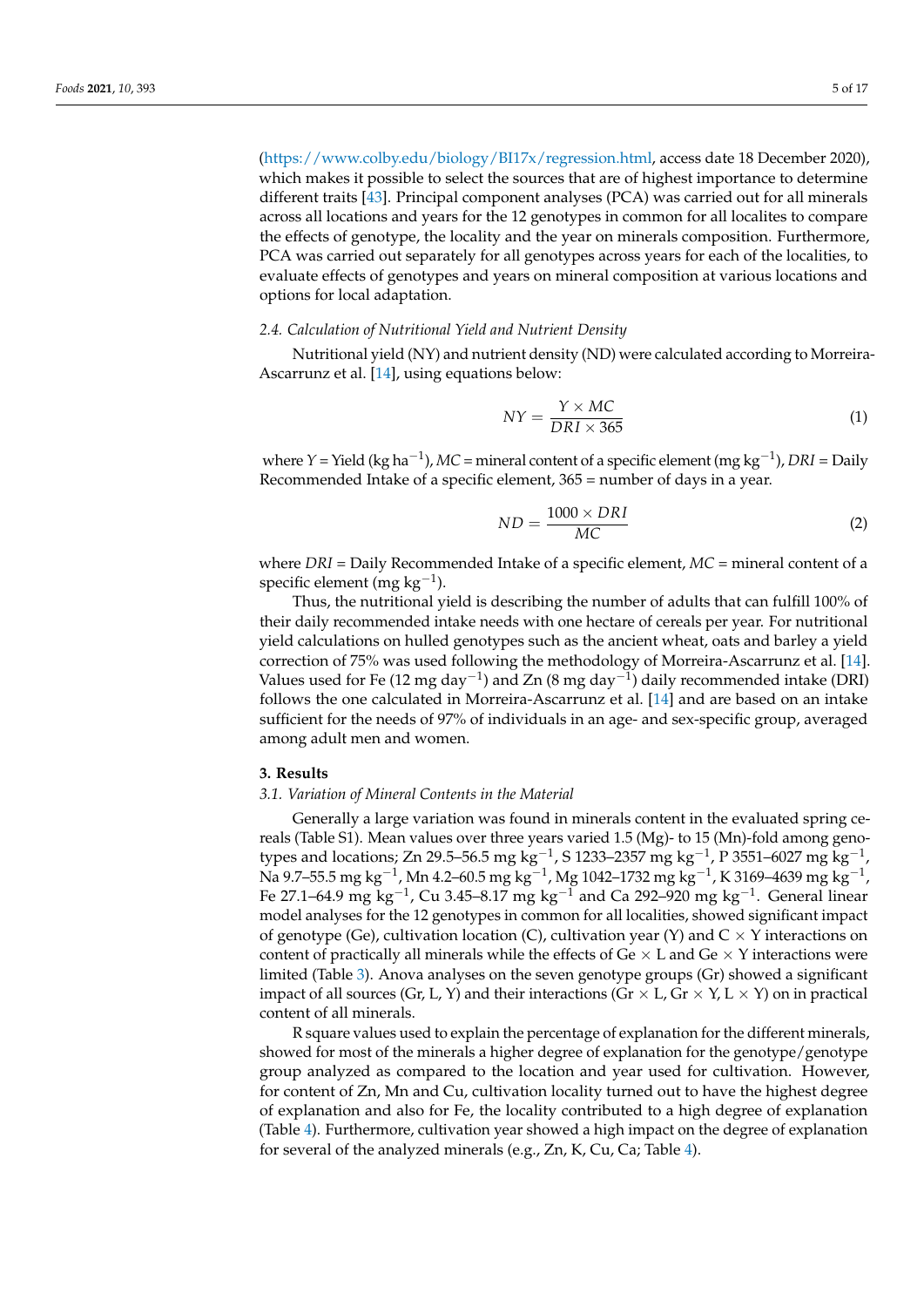| Source                                           | Df  | Zn<br>$(10^3)$ | S<br>$(10^5)$ | P<br>$(10^6)$ | Na<br>$(10^3)$ | Mn<br>$(10^3)$                                        | Mg<br>$(10^5)$ | K<br>$(10^6)$ | Fe<br>$(10^2)$ | Cu        | Ca<br>$(10^5)$ |
|--------------------------------------------------|-----|----------------|---------------|---------------|----------------|-------------------------------------------------------|----------------|---------------|----------------|-----------|----------------|
| 12 genotypes over four locations and three years |     |                |               |               |                |                                                       |                |               |                |           |                |
| Genotype                                         | 11  | $0.32***$      | $4.57***$     | $2.57***$     | $2.32***$      | $1.07***$                                             | $1.80***$      | $1.12***$     | $2.13***$      | $2.34***$ | $1.47***$      |
| Locality                                         | 3   | $1.18***$      | $4.82***$     | $1.19***$     | $1.09***$      | $4.16***$                                             | $1.20***$      | 0.06          | $6.72***$      | $22.7***$ | $0.28***$      |
| Year                                             | 2   | $0.08***$      | $2.32*$       | 0.10          | $1.92***$      | $0.34***$                                             | $0.70***$      | $4.26***$     | $1.57***$      | $21.7***$ | $2.47***$      |
| $Ge^*L$                                          | 33  | 0.03           | 0.20          | 0.13          | 0.21           | $0.10***$                                             | $0.15*$        | 0.08          | 0.54           | 0.36      | 0.03           |
| $Ge^*Y$                                          | 21  | 0.03           | 0.23          | $0.21**$      | $0.36***$      | $0.07*$                                               | 0.13           | $0.10*$       | 0.60           | 0.40      | $0.12***$      |
| $L^*Y$                                           | 6   | $0.14***$      | $2.03***$     | $0.66***$     | $0.82***$      | $0.17***$                                             | $0.31***$      | $0.31***$     | $3.12***$      | $4.01***$ | $0.07***$      |
| Error                                            | 182 | 0.02           | 0.17          | 0.09          | 0.14           | 0.03                                                  | 0.08           | 0.05          | 0.56           | 0.24      | 0.01           |
|                                                  |     |                |               |               |                | 7 genotype groups over four locations and three years |                |               |                |           |                |
| Group                                            | 6   | $0.79***$      | $31.4***$     | $15.1***$     | $5.33***$      | $4.84***$                                             | $8.82***$      | $1.68***$     | $10.3***$      | $6.98***$ | $6.26***$      |
| Locality                                         | 3   | $1.93***$      | $11.1***$     | $3.20***$     | $2.87***$      | $9.84***$                                             | $2.86***$      | 0.10          | $9.28***$      | $50.3***$ | $0.85***$      |
| Year                                             | 2   | $2.33***$      | $4.65***$     | $0.73***$     | $3.87***$      | $1.25***$                                             | $1.17***$      | $6.44***$     | $10.2***$      | $54.7***$ | $3.81***$      |
| Gr*L                                             | 18  | $0.09***$      | 0.28          | 0.15          | $0.34***$      | $0.35***$                                             | $0.41***$      | $0.34***$     | $1.23***$      | $0.93***$ | $0.10***$      |
| $Gr^*Y$                                          | 12  | $0.06***$      | $0.54***$     | $0.48***$     | $1.14***$      | $0.15***$                                             | $0.33***$      | $0.24***$     | $1.61***$      | $1.29***$ | $0.59***$      |
| $L^*Y$                                           | 6   | $0.21***$      | $5.24***$     | $1.28***$     | $1.06***$      | $0.44***$                                             | $0.49***$      | $0.52***$     | $5.94***$      | $8.66***$ | $0.26***$      |
| Error                                            | 84  | 0.03           | 0.18          | 0.13          | 0.12           | 0.03                                                  | 0.09           | 0.05          | 0.51           | 0.44      | 0.03           |

<span id="page-5-0"></span>**Table 3.** Mean squares from the general linear model analyses (GLM) for 12 genotypes and analyses of variance (ANOVA) for seven genotype groups indicating impact on minerals content from genotypes (Ge), Genotype groups (Gr), localities (L), years (Y) and their interactions.

\*,\*\*,\*\*\* = Significant at  $p < 0.05$ , 0.01 and 0.005.

<span id="page-5-1"></span>Table 4. Percentage of explanation (obtained through the coefficient of determination [R<sup>2</sup>] from simple linear regression analyses) of 12 genotypes across four locations and three years, and 7 genotype groups across four locations and three years, on amount of various minerals.

| Source   | Zn   |      |      | Na   | Mn   | Mg   | K    | Fe   | Cu   | Ca   |
|----------|------|------|------|------|------|------|------|------|------|------|
| Genotype | 25.1 | 42.3 | 50.6 | 28.2 | 29.8 | 43.8 | 36.8 | 14.0 | 17.0 | 55.9 |
| Locality | 29.3 | 15.0 | 8.58 | 6.20 | 39.1 | 8.32 | 0.94 | 10.2 | 25.9 | 3.86 |
| Year     | 9.32 | 1.90 | 0.47 | 7.33 | 2.52 | 1.20 | 19.2 | 2.18 | 22.0 | 15.1 |
| Group    | 5.16 | 53.0 | 59.6 | 19.2 | 35.6 | 51.1 | 18.7 | 6.24 | 6.53 | 54.5 |
| Locality | 23.2 | 9.45 | 6.19 | 5.74 | 37.5 | 7.19 | 0.25 | 8.70 | 29.0 | 3.54 |
| Year     | 16.1 | 3.14 | 0.46 | 7.11 | 2.44 | 1.64 | 22.9 | 5.79 | 19.0 | 11.1 |

*3.2. Minerals Variation by Genotype, Cultivation Location, Cultivation Year and Genotype Group*

The comparison of 12 spring cereal genotypes over the four environments and years, showed clear differences in mineral content and composition among the genotypes (Table [5\)](#page-6-0). High level of S, P, Mg and Fe was found in black oats cultivar Engelbrekt, high level of Zn was found in Emmer Gotland. The spring barley variety Ingrid showed low levels of Zn, S, P, Mn, Mg, K, Fe Cu and Ca. Among the localities, high levels of Zn, S, Fe and Cu were found in cereals grown at Ekhaga, while low levels of Zn, S, Mg, Fe and Cu were found in cereals grown in Alnarp (Table [5\)](#page-6-0). High levels of Zn, Na, K and Ca were found in the cereals when grown 2013, while high levels of Mn, K and Cu were found for those grown 2011 (Table [5\)](#page-6-0). Sorting the spring cereals investigated into different groups, showed ancient wheat such as spelt and emmer to contain high levels of Zn, Mg and Cu, while oats showed high levels of S, P, Mn and Fe. Low levels of most of the minerals were found in barley (Table [5\)](#page-6-0).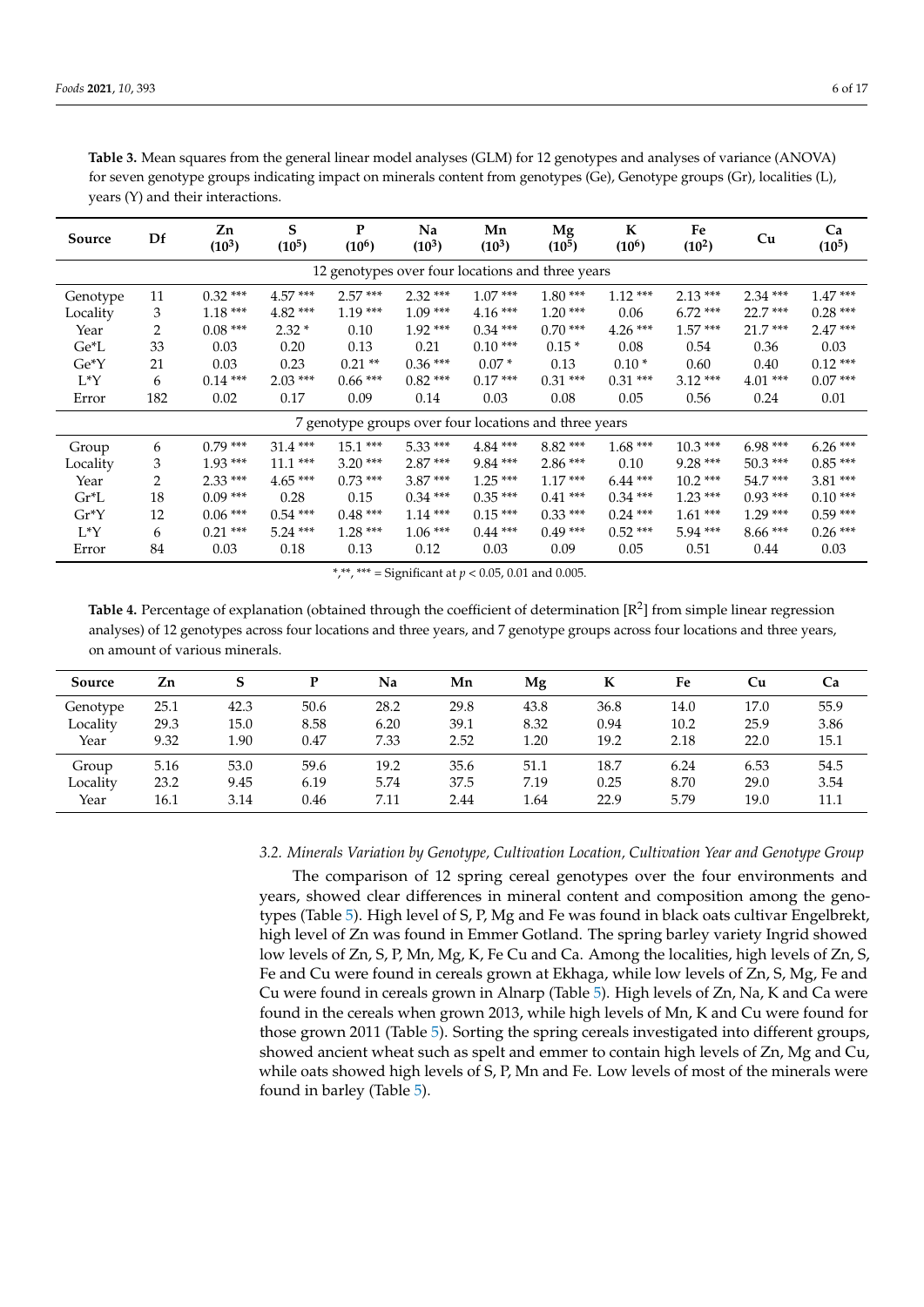| Source              | Zn(10 <sup>1</sup> )     | $S(10^3)$              | $P(10^3)$             | Na(10 <sup>1</sup> ) | Mn $(10^1)$           | $Mg(10^3)$            | $K(10^3)$             | Fe $(10^1)$           | Cu                    | $Ca(10^2)$          |
|---------------------|--------------------------|------------------------|-----------------------|----------------------|-----------------------|-----------------------|-----------------------|-----------------------|-----------------------|---------------------|
| Genotypes           |                          |                        |                       |                      |                       |                       |                       |                       |                       |                     |
| Diamant brun        | 4.60 <sup>a,b</sup>      | $1.57$ b,c,d,e         | $4.36$ c,d            | 1.91 <sup>b</sup>    | $3.41^{a,b}$          | $1.30$ c,d            | 3.60 <sup>c</sup>     | 4.65 <sup>a</sup>     | $5.32^{a,b,c,d}$      | 5.57 <sup>d</sup>   |
| Ella                | $4.01^{b,c}$             | $1.50$ d <sub>,e</sub> | 4.27 <sup>d</sup>     | 2.11 <sup>b</sup>    | $3.01^{b,c}$          | $1.30$ c,d            | 3.69 <sup>c</sup>     | $4.08^{a,b}$          | $5.45^{a,b,c,d}$      | 4.95 $e^{f}$        |
| Emmer Gotland       | 4.82 <sup>a</sup>        | $1.61^{ b,c,d}$        | $5.00^{a,b}$          | 2.28 <sup>b</sup>    | $3.09^{b,c}$          | $1.46$ <sup>a,b</sup> | $4.15^{a,b}$          | 4.38 <sup>a</sup>     | $6.13$ <sup>a,b</sup> | 4.01 <sup>g</sup>   |
| Engelbrekt          | $3.93$ b,c               | $1.95$ $^{\rm a}$      | $5.41$ <sup>a</sup>   | 2.82 <sup>b</sup>    | $3.78$ <sup>a,b</sup> | $1.47$ $^{\rm a}$     | $3.65$ $\degree$      | 4.89 <sup>a</sup>     | $5.23^{b,c,d}$        | 6.16 <sup>c</sup>   |
| Hulless 6row barley | 3.79 <sup>c</sup>        | $1.53$ c,d,e           | $4.57$ b,c,d          | 5.69 $a$             | $1.55$ e,f            | $1.30^{b,c}$          | $4.22$ <sup>a,b</sup> | $4.32$ <sup>a,b</sup> | 4.86 $c,d$            | 5.48 $d$            |
| Hulless 2row barley | 3.79 <sup>c</sup>        | $1.60$ b,c,d,e         | $5.03$ <sup>a,b</sup> | 5.96 $a$             | $1.64$ d,e            | $1.36$ a,b,c          | $4.34$ $^{\rm a}$     | 4.61 <sup>a</sup>     | $5.58$ a,b,c          | 5.59 $d$            |
| Hulless oats        | $3.47$ c,d               | $1.84$ <sup>a,b</sup>  | $4.96$ a,b,c          | 2.16 <sup>b</sup>    | $3.90^{a,b}$          | $1.40^{a,b,c}$        | 3.66c                 | $4.30^{a,b}$          | 4.49 $c,d$            | 7.93 <sup>a</sup>   |
| Ingrid              | 2.70 <sup>d</sup>        | $1.34$ <sup>e</sup>    | 3.70 <sup>e</sup>     | 3.26 <sup>b</sup>    | $0.80$ <sup>f</sup>   | 1.08 <sup>e</sup>     | 3.52 c                | 3.09 <sup>b</sup>     | 4.46 <sup>d</sup>     | 3.22g               |
| Jusso               | $4.17$ a,b,c             | $1.50$ d <sub>,e</sub> | $4.22$ d,e            | 2.00 <sup>b</sup>    | 2.40 c.d              | $1.15$ <sup>d,e</sup> | 4.43 <sup>a</sup>     | $4.33$ <sup>a,b</sup> | 5.38 $a,b,c,d$        | 4.69 $f$            |
| Spelt wheat Gotland | $4.41^{\mathrm{~a,b,c}}$ | $1.80^{a,b,c}$         | $4.90^{a,b}$          | 2.18 <sup>b</sup>    | $2.86$ <sup>a,b</sup> | 1.47 <sup>a</sup>     | $3.72^{b,c}$          | 4.27 <sup>a</sup>     | 6.76 <sup>a</sup>     | 3.34~8              |
| Virma               | $3.90^{b,c}$             | 2.00 <sup>a</sup>      | $5.12^{a,b}$          | 1.88 <sup>b</sup>    | 4.08 <sup>a</sup>     | $1.41^{a,b,c}$        | $3.89^{ b,c}$         | 4.55 <sup>a</sup>     | 4.97 $c,d$            | 6.62 <sup>b</sup>   |
| Öland               | $4.15^{a,b,c}$           | $1.60^{ b,c,d,e}$      | $4.68^{ b,c,d}$       | 1.54 <sup>b</sup>    | $3.16^{b,c}$          | $1.40\ ^{\rm a,b,c}$  | $3.70$ $\degree$      | 4.92 <sup>a</sup>     | $5.27^{a,b,c,d}$      | $5.19$ d,e          |
| Localities          |                          |                        |                       |                      |                       |                       |                       |                       |                       |                     |
| Ekhaga              | $4.88$ $^{\rm a}$        | 1.76 <sup>a</sup>      | 4.68 $^{\rm b}$       | 3.14 <sup>a</sup>    | 3.41 <sup>b</sup>     | 1.37 <sup>a</sup>     | 3.87 <sup>a</sup>     | 5.01 <sup>a</sup>     | $6.41$ <sup>a</sup>   | 5.18 $^{\rm b}$     |
| Krusenberg          | 3.91 <sup>b</sup>        | $1.60^{b,c}$           | 4.42 <sup>c</sup>     | 1.82 <sup>b</sup>    | 4.13 <sup>a</sup>     | 1.29 <sup>b</sup>     | 3.84 <sup>a</sup>     | 4.27 $^{\rm b}$       | 4.89 $b,c$            | $4.71$ c            |
| Gotland             | 4.14 $^{\rm b}$          | $1.72$ a,b             | 4.97 <sup>a</sup>     | 3.30 <sup>a</sup>    | $1.43$ <sup>d</sup>   | 1.42 <sup>a</sup>     | 3.96 <sup>a</sup>     | 4.20 <sup>b</sup>     | 5.30 $^{\rm b}$       | 5.59 <sup>a</sup>   |
| Alnarp              | $3.23$ c                 | 1.49 <sup>c</sup>      | $4.64^{b,c}$          | 3.05 <sup>a</sup>    | $2.25$ c              | 1.28 <sup>b</sup>     | $3.94$ <sup>a</sup>   | 4.06 <sup>b</sup>     | 4.56 $^{\circ}$       | 5.24 $^{\rm b}$     |
| Years               |                          |                        |                       |                      |                       |                       |                       |                       |                       |                     |
| 2011                | 3.79 <sup>b</sup>        | 1.60 <sup>a</sup>      | 4.68 <sup>a</sup>     | 2.26 <sup>b</sup>    | 3.18 <sup>a</sup>     | 1.31 <sup>a</sup>     | 4.11 <sup>a</sup>     | 4.20 <sup>a</sup>     | 4.53 $^{\rm b}$       | 5.17 <sup>b</sup>   |
| 2012                | 3.76 <sup>b</sup>        | $1.64$ <sup>a</sup>    | 4.71 <sup>a</sup>     | 2.63 <sup>b</sup>    | 2.61 <sup>b</sup>     | 1.35 <sup>a</sup>     | $3.55^{b}$            | 4.51 <sup>a</sup>     | 5.83 <sup>a</sup>     | 4.50 <sup>c</sup>   |
| 2013                | 4.56 <sup>a</sup>        | 1.70 <sup>a</sup>      | 4.63 <sup>a</sup>     | 3.80 <sup>a</sup>    | 2.62 <sup>b</sup>     | 1.36 <sup>a</sup>     | 4.08 <sup>a</sup>     | 4.49 <sup>a</sup>     | 5.63 $a$              | 6.05 <sup>a</sup>   |
| Groups              |                          |                        |                       |                      |                       |                       |                       |                       |                       |                     |
| Rye                 | $4.17^{a,b}$             | $1.50$ b,c,d           | $4.22$ d,e            | $2.00^{b,c}$         | $2.40^{b,c}$          | 1.15 <sup>c</sup>     | 4.43 <sup>a</sup>     | $4.33^{a,b}$          | 5.38 $a,b$            | 4.69 $b,c$          |
| Oats                | 3.98 $^{\rm b}$          | 2.03 <sup>a</sup>      | 5.40 <sup>a</sup>     | 2.16 <sup>c</sup>    | 3.84 <sup>a</sup>     | 1.49 <sup>a</sup>     | 3.85 $c,d$            | 4.88 <sup>a</sup>     | $5.05^{b}$            | 6.69 <sup>a</sup>   |
| Wheat               | 3.84 <sup>b</sup>        | 1.50 <sup>c</sup>      | $4.20$ d,e            | 2.20 <sup>c</sup>    | 2.89 <sup>b</sup>     | 1.28 <sup>b</sup>     | 3.80 c.d              | $4.02^{b,c}$          | $5.10^{b}$            | 4.94 $^{\rm b}$     |
| Ancient wheat       | 4.68 <sup>a</sup>        | 1.72 <sup>b</sup>      | 5.04 <sup>b</sup>     | 2.20 <sup>c</sup>    | $3.04$ <sup>a,b</sup> | 1.49 <sup>a</sup>     | 3.98 b.c              | $4.34$ <sup>a,b</sup> | 6.36 <sup>a</sup>     | $3.74$ c,d          |
| Naked barley        | 3.79 <sup>b</sup>        | $1.57$ b,c             | 4.79 b.c              | 5.82 $a$             | $1.59$ c,d            | 1.33 <sup>b</sup>     | $4.28$ <sup>a,b</sup> | $4.46^{a,b}$          | 5.21 <sup>b</sup>     | 5.54 $^{\rm b}$     |
| <b>Barley</b>       | 3.09 <sup>c</sup>        | 1.34 <sup>d</sup>      | 3.98 <sup>e</sup>     | 3.50 <sup>b</sup>    | 1.01 <sup>d</sup>     | $1.12$ c              | 3.67 <sup>d</sup>     | $3.54$ c              | 4.82 $^{\rm b}$       | $3.54$ <sup>d</sup> |
| Landrace wheat      | $4.07^{\;{\rm a,b}}$     | $1.57^{b,c}$           | 4.45 $c,d$            | 1.98 <sup>c</sup>    | $3.40^{a,b}$          | 1.32 <sup>b</sup>     | 3.89 c.d              | $4.38$ <sup>a,b</sup> | $5.35^{b}$            | 4.97 <sup>b</sup>   |

**Table 5.** Mean values of content of minerals (mg kg<sup>−1</sup>) in twelve genotypes over four localities and three cultivation years.

<span id="page-6-0"></span>Numbers followed by the same letters within a column for each of the sources do not differ significantly by the use of Tukey post-hoc test at  $p < 0.05$ .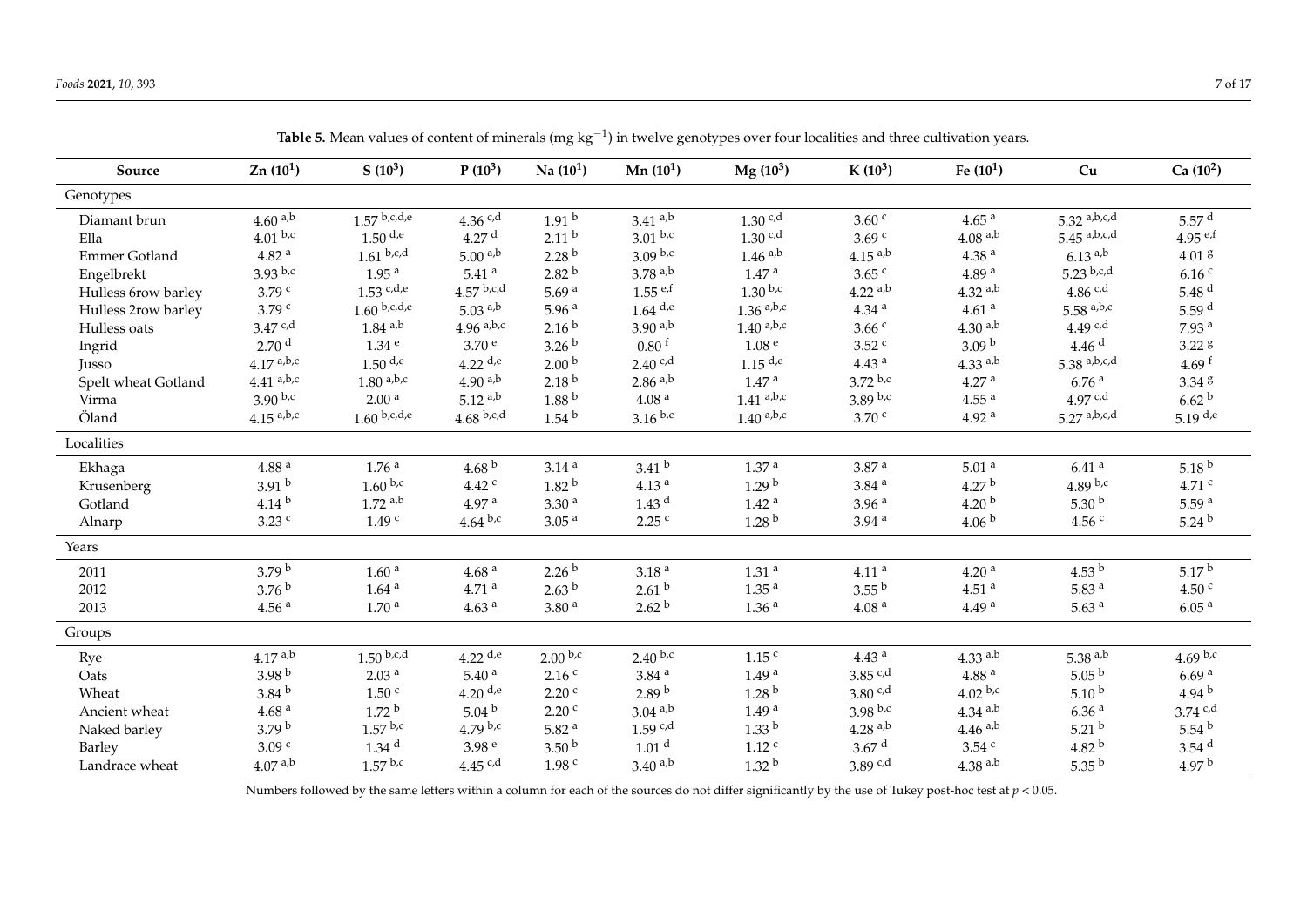## *3.3. Combined Impact of Genotype/Genotype Group, Cultivation Location and Year on Minerals Content*

The score plot from the principal component analyses (PCA) of genotypes, locations and years (Figure S1) and genotype groups, locations and years (Figure [1a](#page-7-0)), indicated a co-variation of the minerals over the different samples, with positive values on the first principal component (PC1) for all the evaluated minerals, also verified by highly significant Pearson correlation coefficients between most of the minerals (Table S2).

<span id="page-7-0"></span>

 $(a)$ 



 $(b)$ 

**Figure 1.** Score (**a**) and loading (**b**) plot from principal component analysis of mineral content in spring cereal genotype groups (Rye-R, Oats-O, Wheat-W, Ancient wheat-AW, Naked barley-NB, Barley-B, Landrace wheat-LW) grown at different localities (Ekhaga, Krusenberg, Gotland, Alnarp) during different years (2011, 2012, 2013). First principal component explained 38.4% of the variation and the second principal component explained 17.7% of the variation. Black dotted circle to the left appoint the majority of the Barley (B) group samples, black dotted rectangle in the top indicate the majority of the Naked barley (NB) group samples, blue dotted circle to the right mark majority of the Oat (O) group samples, and low dotted blue rectangle mark the majority of the Ancient wheat (AW) group samples.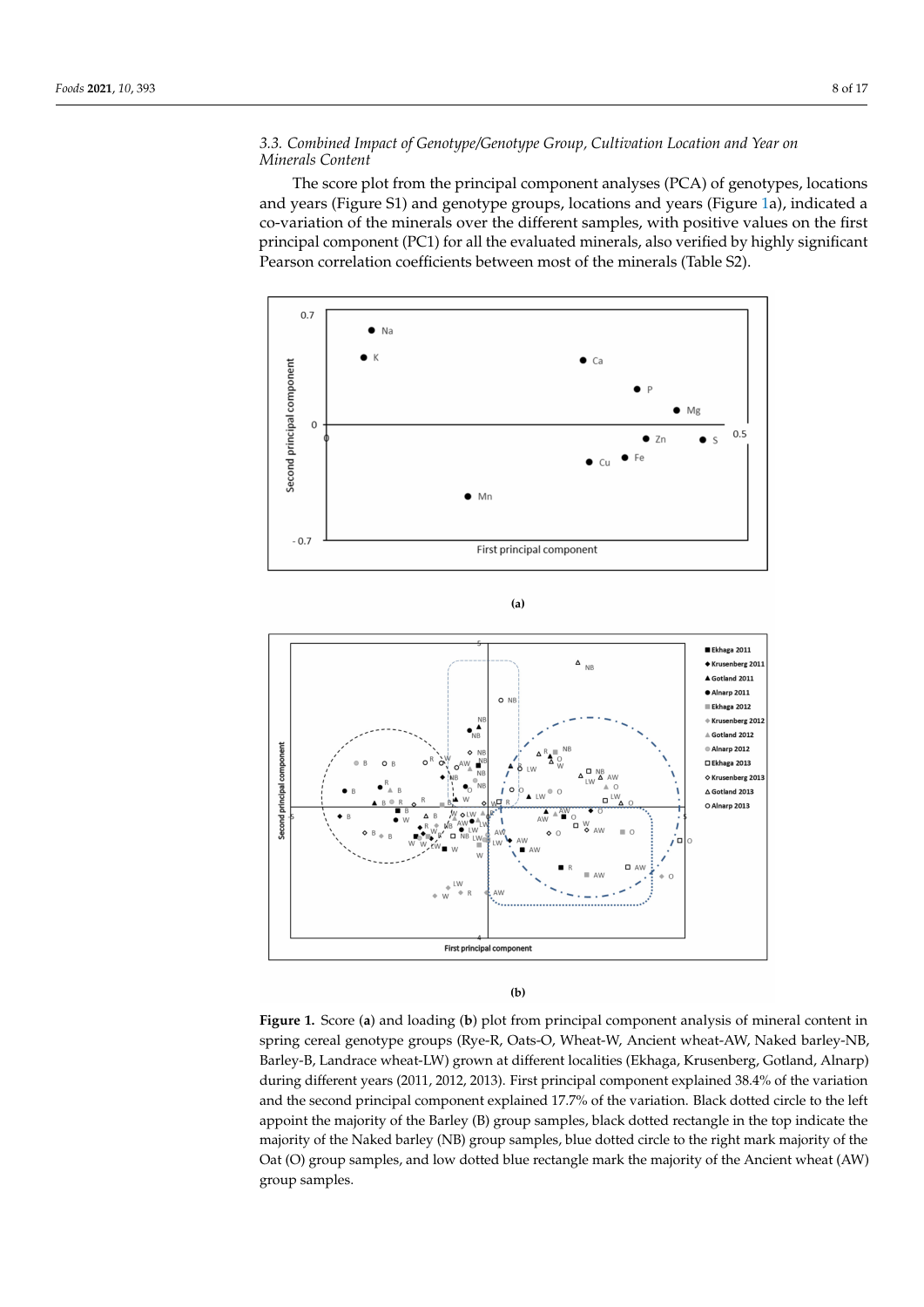The loading plot of the PCA of the twelve spring cereal samples differentiated a spread of the samples based on cultivation locality along PC1, with the majority of the Ekhaga samples showing positive PC1 values, thereby indicating high mineral levels and the majority of the Alnarp samples with negative PC1 values indicating low mineral levels (Figure S1). However, the spring barley cultivar Ingrid was consistently over all cultivation locations found with low PCA2 values indicating low levels of minerals. For the rest of the 12 genotypes, no consistent pattern could be differentiated with the PCA explaining their

The loading plot of the PCA of the seven genotype groups clearly differentiatedthe different genotype groups. Thus, the majority (11 out of 12) of the oat group samples were found with positive PC1, only the sample from Alnarp 2011 showed a negative PC1 value, thereby indicating a general high mineral content in the oats samples evaluated in the present study (Figure [1b](#page-7-0)). Furthermore, the majority of the ancient wheat group samples (9 out of 12) were found with positive PC1 values and negative PC2 values indicating generally high Fe and Zn values, although two of the Alnarp samples (2011 and 2013) were found with negative PC1values (Figure [1b](#page-7-0)). The barley genotype group samples were generally found (12 out of 12 samples) with low PC1 values, indicating a lower minerals content than what was found in the rest of the samples evaluated here (Figure [1b](#page-7-0)). The majority of the naked barley group samples were found gathered along the PC2 with positive values (9 out of 12), indicating high levels of Na and K, with only two samples (Alnarp 2011 and Gotland 2012) showing negative PC2 values (Figure [1b](#page-7-0)). The samples of the rest of the genotype groups (rye, wheat and wheat landraces showed a larger spread of PC values in the loading plot (Figure [1b](#page-7-0)).

variation in minerals content and composition (Supplementary Figure S1).

### *3.4. Local Adaptation of the Genotypes*

PCA analyses separately on samples from a specific cultivation location, verified for each of the locations a similar score plot as described above for the full material (Figure [1a](#page-7-0)). Thus, for each of the locations, all minerals clustered with positive PC1 values, indicating a co-variation of the minerals in samples for each location. Thus, genotypes with consistently positive PC1 values in a specific location, over the three years of study, should be considered as having a good chance to produce high mineral content at that location independently of yearly climate fluctuations, and such genotypes are presented in Table [6.](#page-9-0) From the present study, it was clearly shown that oats and ancient wheat was outstanding as high mineral genotypes groups across the four cultivation locations (Table [6\)](#page-9-0). Among the oats, some genotypes as Engelbrekt and Virma, resulted in positive PC1 values, indicating high minerals content, across all four locations and in all evaluted years (Table [6\)](#page-9-0). Such genotypes are specifically interesting for breeding and produce across different local environments across Sweden. Some of the genotypes were only tested in some of the locations (1–3) due to an expectation of a local adaptation to that locality of the genotype. Several such oat genotypes were found to perform well in the locality/ies they were tested (e.g., Bambu, Orion, Sisu, Sol etc.; Table [6\)](#page-9-0), and these genotypes might be of interest to test in a broader set of environments, to verify their possible local adaptation. For landrace wheat, wheat and naked barley, a clear local adaptation was seen in the present material. Thus, positive PC1 values was obtained for Diamant brun (wheat), Hulless 2row barley (naked barley) and Öland (landrace wheat) was obtained in Alnarp, which was not seen in the other localities (Table [6\)](#page-9-0), despite these genotypes belonged to the 12 grown in all four localities. These findings might indicate a local adaptation of these genotypes from the south of Sweden to cultivation environments similar to the one in Alnarp.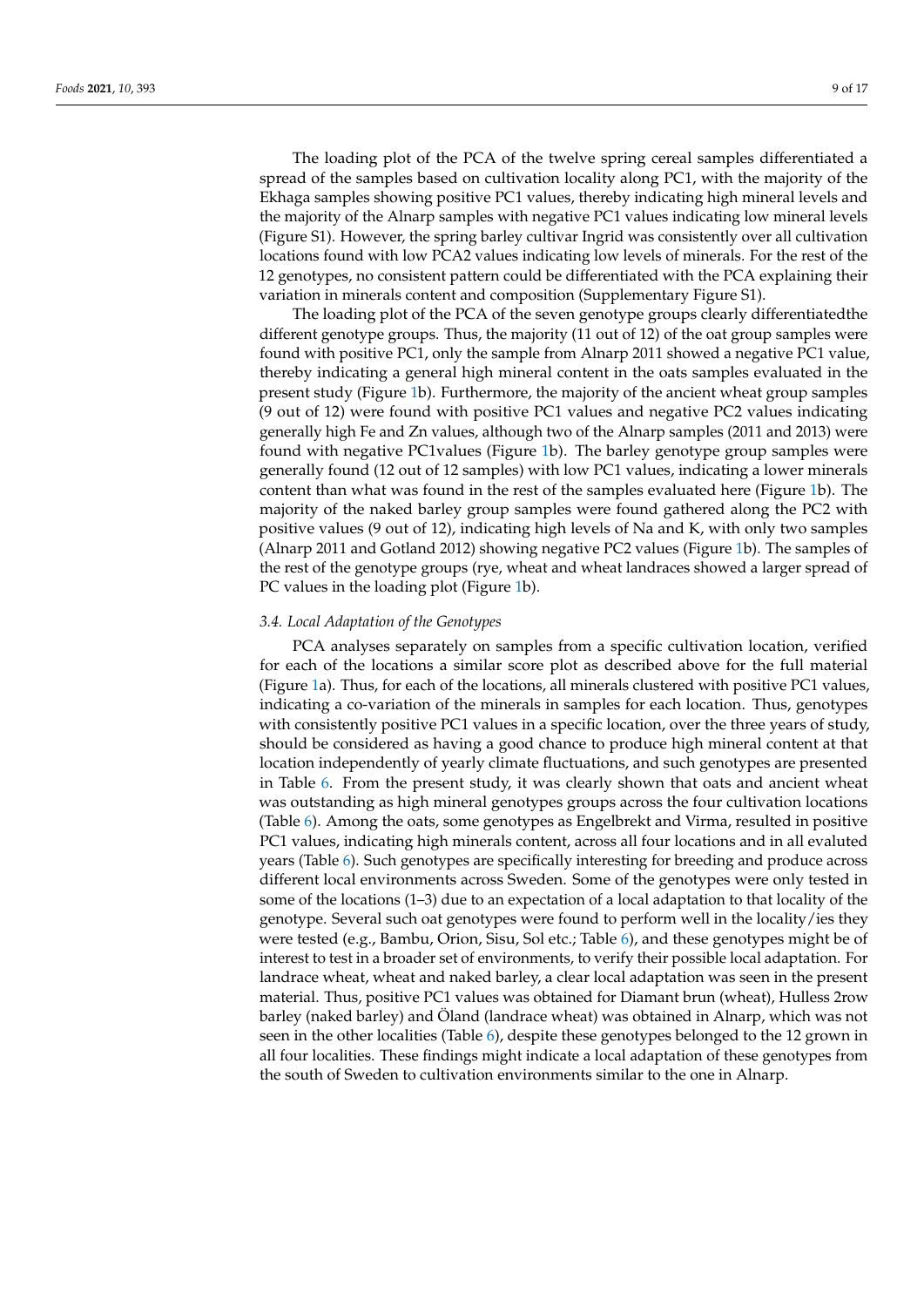|                              |                       | <b>All Ten Minerals</b> | <b>Four Selected Minerals</b> |                     |          |          |        |
|------------------------------|-----------------------|-------------------------|-------------------------------|---------------------|----------|----------|--------|
| <b>Location and Genotype</b> | <b>Genotype Group</b> | 2011                    | 2012                          | 2013                | 2011     | 2012     | 2013   |
| Ekhaga                       |                       |                         |                               |                     |          |          |        |
| Bambu                        | Oat                   | 1.67                    | 3.71                          | 3.30                |          |          |        |
| <b>Emmer Gotland</b>         | Ancient               |                         |                               |                     | 0.05     | 2.60     | 1.93   |
| Engelbrekt                   | Oat                   | 0.10                    | 2.80                          | 1.76                |          |          |        |
| Orion                        | Oat                   | 2.83                    | 4.28                          | 3.01                | 0.85     | 2.43     | 2.18   |
| Sisu                         | Oat                   | 0.14                    | 2.14                          | 2.00                |          |          |        |
| Sol                          | Oat                   | 0.31                    | 3.64                          | 0.79                |          |          |        |
| Spelt Gotland                | Ancient               | 0.06                    | 1.11                          | $\chi$              | 0.03     | 2.38     | X      |
| Virma                        | Oat                   | 1.07                    | 3.34                          | 2.77                |          |          |        |
| Krusenberg                   |                       |                         |                               |                     |          |          |        |
| Emmer Gotland                | Ancient               |                         |                               |                     | 1.56     | 1.43     | 0.66   |
| Engelbrekt                   | Oat                   | 2.83                    | 1.14                          | 2.22                | 1.71     | 0.61     | 2.29   |
| Extra klock                  | Oat                   | 2.16                    | 2.15                          | 3.32                | 0.17     | 0.49     | 3.09   |
| Orion                        | Oat                   | 3.32                    | 2.05                          | 5.13                | 1.57     | 1.12     | 4.15   |
| Seger                        | Oat                   | 2.91                    | 3.54                          | 5.22                | 1.22     | 1.86     | 393    |
| Sol                          | Oat                   | 2.51                    | 1.93                          | 4.21                | $0.70\,$ | $0.80\,$ | 3.04   |
| Spelt Gotland                | Ancient               |                         |                               |                     | 0.30     | 2.36     | 1.34   |
| Virma                        | Oat                   | 2.41                    | 0.36                          | 2.34                |          |          |        |
| Gotland                      |                       |                         |                               |                     |          |          |        |
| Argus                        | Oat                   | 0.51                    | 3.36                          | $\mathsf X$         |          |          |        |
| Blenda                       | Oat                   | 0.85                    | 1.26                          | 1.72                |          |          |        |
| Emmer Gotland                | Ancient               | 1.29                    | 1.07                          | 1.28                | 1.62     | 0.62     | 2.45   |
| Engelbrekt                   | Oat                   | 0.61                    | 2.28                          | 0.83                |          |          |        |
| Hulless oats                 | Oat                   | 0.53                    | 1.44                          | $\chi$              |          |          |        |
| Orion                        | Oat                   | 1.52                    | 4.20                          | 1.68                |          |          |        |
| Spelt wheat Gotland          | Ancient               | 1.02                    | 0.73                          | $\boldsymbol{\chi}$ | 1.61     | 1.29     | $\chi$ |
| Spelt wheat Gotland d        | Ancient               |                         |                               |                     | 0.08     | 1.21     | 3.52   |
| Sommarhavre                  | Oat                   | 2.45                    | 3.08                          | 2.39                | 0.02     | 0.86     | 2.91   |
| Ur Gotland                   | Oat                   | 2.98                    | 4.17                          | 2.50                | 0.31     | 2.07     | 2.28   |
| Virma                        | Oat                   | 1.13                    | 0.86                          | 1.69                |          |          |        |
| Alnarp                       |                       |                         |                               |                     |          |          |        |
| Diamant brun                 | Wheat                 | 0.72                    | 1.72                          | 0.88                | 0.81     | 1.99     | 1.12   |
| Engelbrekt                   | Oat                   | 0.67                    | 3.75                          | X                   |          |          |        |
| <b>Emmer Gotland</b>         | Ancient               |                         |                               |                     | 0.96     | 1.93     | 0.62   |
| Hulless 2row barley          | Naked barley          | $0.20\,$                | $0.92\,$                      | 0.65                | $0.84\,$ | 1.08     | 1.24   |
| Klock                        | Oat                   | 1.51                    | 3.81                          | 2.09                |          |          |        |
| Palu                         | Oat                   | 1.07                    | 3.32                          | $1.87\,$            |          |          |        |
| Seger                        | Oat                   | 1.33                    | 4.64                          | $\boldsymbol{\chi}$ |          |          |        |
| Spelt wheat Gotland          | Ancient               | 0.70                    | 1.52                          | $\chi$              | 1.35     | 2.41     | X      |
| Osmo                         | Oat                   | 2.21                    | 5.57                          | 2.62                | $0.11\,$ | 3.32     | 1.20   |
| Virma                        | Oat                   | 0.67                    | 1.95                          | 1.51                |          |          |        |
| Öland                        | Landrace wheat        | 0.61                    | 1.52                          | 1.93                | $0.81\,$ | 1.71     | 2.18   |

<span id="page-9-0"></span>**Table 6.** PC1 values from each cultivation location for genotypes with positive PC1 values in all years for all ten minerals evaluated and for four (Zn, Fe, Mg and Cu) minerals of specific nutritional importance [\[14\]](#page-14-11).

 $X =$  mineral value lacking 2014.

PCA for each locality on four selected minerals (Zn, Fe, Mg and Cu) resulted in a score plot with positive PC1 for all minerals (not shown), and depicted clearly the ancient wheats across all four locations with positive PC1, thereby whith high levels of the selected four minerals (Table [6\)](#page-9-0). Furthermore, several oats genotypes in particular when grown in Krusenberg, depicting some local adaptation, and Diamant brun (wheat), Hulless 2row barley (naked barley) and Öland (landrace wheat) when grown in Alnarp, showed positive PC1 values (Table [6\)](#page-9-0) indicating high levels of the minerals of choice, and local adaptation.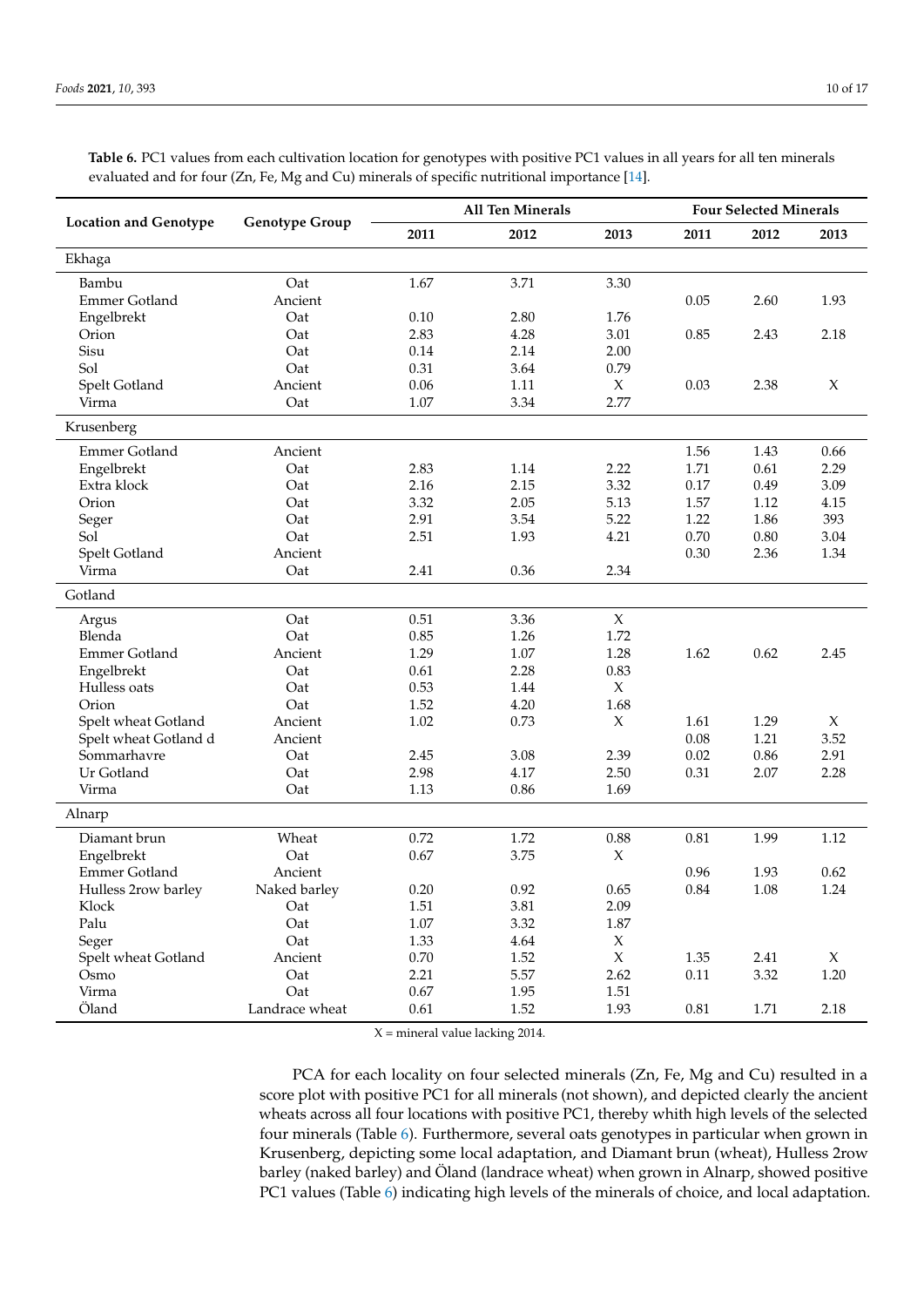## *3.5. Nutritional Yield and Nutrient Density*

Mean nutritional Zn and Fe yield of the various genotype groups evaluated here was, respectively, 20–30, and 27–50 adults/ha and year, with high values for wheat and landrace wheat and low values for oats and barley (Table [7\)](#page-10-0). Significant differences were noted for nutrient density among the evaluated groups, with highest nutrient density (least amount needed to be consumed to obtain the daily recommended intake) found in oats and ancient wheat for the combination of Fe and Zn (Table [7\)](#page-10-0). Yield of the genotype groups varied with mean values from 2330 to 3550 kg ha<sup>-1</sup> and grain protein content varied also significantly with values from 11.0 to 13.3% (Table [7\)](#page-10-0). A significantly negaitve Pearson correlation (*p* < 0.005) was found between yield and grain protein concentration.

<span id="page-10-0"></span>**Table 7.** Means of total yield (kg ha<sup>−1</sup>), protein content (%), Fe and Zn nutritional yield (NY; adults/ha/year) and nutrient density (ND; amount in g needed to be consumed to achieve 100% of the daily recommended intake) of spring cereal groups cultivated in four different locations over three years.

| Source         | Yield                 | Protein           | Zn NY             | Fe NY               | Zn ND            | Fe ND              |
|----------------|-----------------------|-------------------|-------------------|---------------------|------------------|--------------------|
| Rye            | 2330 b                | 11 4 b, c, d      | $22.3$ a,b        | $32.0^{a,b}$        | $197$ b,c        | $283$ b,c          |
| Oats           | 2790 <sup>b</sup>     | 11.6 c,d          | 22.8 <sup>b</sup> | 27.8 <sup>b</sup>   | 205 <sup>b</sup> | 254c               |
| Wheat          | 3060 $a,b$            | 12.2 a,b,c        | 27.9 <sup>a</sup> | 49.8 <sup>a</sup>   | 214 <sup>b</sup> | 303 <sup>b</sup>   |
| Ancient wheat  | 2830 <sup>b</sup>     | 13.3 <sup>a</sup> | 20.9 <sup>b</sup> | 33.8 $a,b$          | 175c             | $279$ b,c          |
| Naked barley   | 2580 <sup>b</sup>     | $13.1^{a,b}$      | $26.0^{a,b}$      | $33.3^{a,b}$        | 218 <sup>b</sup> | 277 b,c            |
| Barley         | 3550 <sup>a</sup>     | 11.0 <sup>d</sup> | $21.5^{b}$        | $27.3^{\mathrm{b}}$ | 270 <sup>a</sup> | $344$ <sup>a</sup> |
| Landrace wheat | $3040$ <sup>a,b</sup> | $12.3$ a,b,c,d    | 30.4 <sup>a</sup> | 41.9 <sup>a</sup>   | $201^{b,c}$      | 277 b,c            |

Numbers followed by the same letters within a column do not differ significantly by the use of Tukey post-hoc test at *p* < 0.05.

#### **4. Discussion**

The present study clearly showed specific genotypes, of the locally adapted spring cereal landraces and ancient genotypes grown organically, with high content of minerals and high nutrient density, although the variation among genotypes, cultivation locations and years were striking with 1.5- to 15-fold differences. The high mineral content genotypes depicted contribute opportunities to select mineral-rich genotypes for local production of nutritive food alternatives to be used e.g., in the New Nordic Diet, and also for breeding of novel high-nutrient cereals. Generally, the oats genotypes showed the highest minerals content, while ancient wheat showed high content of Zn and Fe. High content of minerals were also found, e.g., in the wheat genotype Diamant brun, the wheat landrace genotype Öland and the Hulless 2row barley genotype, and in particular when grown in Alnarp.

The large differences in content of various minerals shown in the samples evaluated here correspond well with previous results [\[32\]](#page-15-7), which have proven that the selection of a wide array of genetic material and a spread of cultivation environments will result in a large variation in any type of compound analyzed in the plant material. Previous studies have indicated cultivation location as a major contributor to the minerals content in the cereal grain, although genetic impact on the minerals content has also been described previously, as well as genotype x environment interactions [\[13](#page-14-8)[,14](#page-14-11)[,32](#page-15-7)[,43–](#page-16-0)[45\]](#page-16-1). However, the present investigation has clearly depicted the importance of the genotypes on the minerals content and composition. In the present study, covering minerals content of a wide array of Nordic traditional cereals, genotypes were outlined as the most important source for the mineral variation of all minerals except Zn and Cu, for which cultivation location showed a higher percentage of explanation. Similarly, the genotype groups showed a higher percentage of explanation than the environmental factors (location and year) for all minerals except Zn, K, Fe and Cu. In particular for K, but also to a high extent for Zn and Cu, the cultivation year showed a high percentage of explanation indicting the importance of taking also this source into consideration when evaluating minerals content in spring cereals. Thus, to secure a full understanding of the mineral variation in a broad cereal genetic material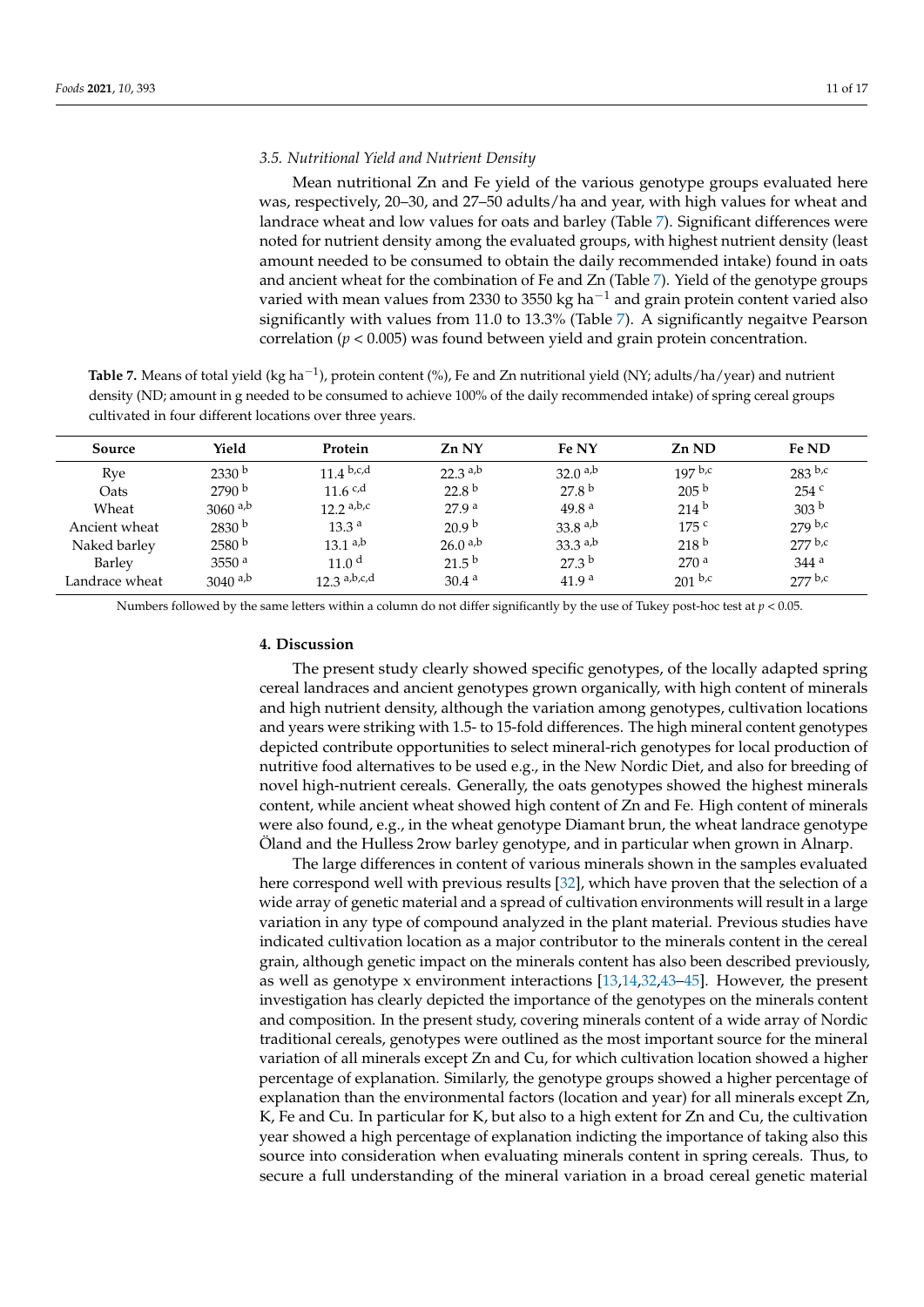grown over several locations and years, use of multivariate statistical methods are required with potential to compare sample variation over all sources.

Previous studies [\[32\]](#page-15-7) have indicated the width of the parameters (how broad genetic variation and how dispersed cultivation environments that are used) as the predictor for the importance of each of the parameters. Here, the genotypic material (various cereal types) might be judged as representing a broader width than the cultivation locations (spread across Sweden). Differently than in most studies, e.g., [\[13](#page-14-8)[,14](#page-14-11)[,32](#page-15-7)[,45–](#page-16-1)[52\]](#page-16-2), the present study showed limited interactions between genotypes, cultivation location and cultivation year for the variation in minerals content and composition in the cereals evaluated. The absence of genotype by environment interactions indicate that individual that are genetically alike is expected to be homogenous independent of cultivation environment [\[53\]](#page-16-3). In the present investigation, the 12 genotypes being the same in all four cultivation environments are from various genotype groups with unequal number of each type. If genotypes from the same genotype group is seen as clusters, each genotype within a cluster (genotype group) can be expected to vary more similar over environments to genotypes within the same cluster than to genotypes within other clusters. Thus, the selection of the genotypic material in the present study might explain the lack of genotype x environment interactions seen for the 12 genotypes grown and analyzed across all environments. This also explains the more common behavior with genotype x environment interactions that was found for genotype groups x environments. However, due to the unbalanced character of the genotype groups in the present study (e.g., the rye group consisted of one genotype while oats and wheat consisted of 6–8 genotypes per location), multivariate statistical methods and treatments to overcome such issues are a necessity.

From the large variation in the content of different minerals depicted in the present study, specifically high contents of minerals were found both in certain cereal groups and in specific genotypes. Thus, the oat genotypes were here, generally found with a high content of minerals, and high content of Zn, Fe, Mg and Cu were generally noted for the ancient wheat genotypes across all four cultivation environments and years. Among the minerals, Fe and Zn are considered the most important in relation to human health [\[8,](#page-14-7)[43\]](#page-16-0). A high content of Zn and Fe in ancient wheat grown in Sweden has also been reported in previous publications [\[13,](#page-14-8)[14\]](#page-14-11). The levels reported here in ancient spring genotypes are somewhat lower as compared to values reported for winter wheat grown during the same period and in the same locations [\[14\]](#page-14-11) but somewhat higher than in a mixed material of spring and winter genotypes grown during a somewhat earlier period of time [\[14\]](#page-14-11). High levels of Fe and Zn has consistently been reported in wild emmer wheat genotypes [\[43\]](#page-16-0), and in diploid wheat, quantitative traits loci (QTL) for Zn and Fe content have been mapped to chromosomes 2A and 7A [\[44\]](#page-16-4). Thus, the findings in the present study of high contents of Fe and Zn in Nordic ancient spring wheat genotypes correspond well with previous findings on a broad range of ancient wheat.

Oats have in previous studies been identified as a functional food, due to its high content of soluble fiber, lipids, proteins, vitamins, minerals and phytochemicals such as polyphenols [\[54\]](#page-16-5). A recent study on mineral content in white oat genotypes from Brazil, reported a wide range of minerals content, with Fe values from 38 to 63 mg/kg and Zn values from 27 to 67 mg/kg [\[54\]](#page-16-5) which also correspond to the variation in earlier studies [\[34](#page-15-9)[,55,](#page-16-6)[56\]](#page-16-7). Thus, the oats genotypes evaluated here did not outperform the best oat genotypes determined in previous studies for Zn and Fe content. Most of the oat genotypes in the present study did neither show the highest Zn and Fe values among samples evaluated here, although many of the oat genotypes evaluated showed generally high and stable minerals content, including all 10 minerals evaluated and across all cultivation locations and years.

The barley genotypes evaluated in the present study, consistently showed the lowest mineral contents among the samples. However, most previous investigation report even lower values for barley and also for rye, for content of Zn, Fe and most other minerals [\[55\]](#page-16-6), than reported in this study. Furthermore, the naked barley genotypes in the present study,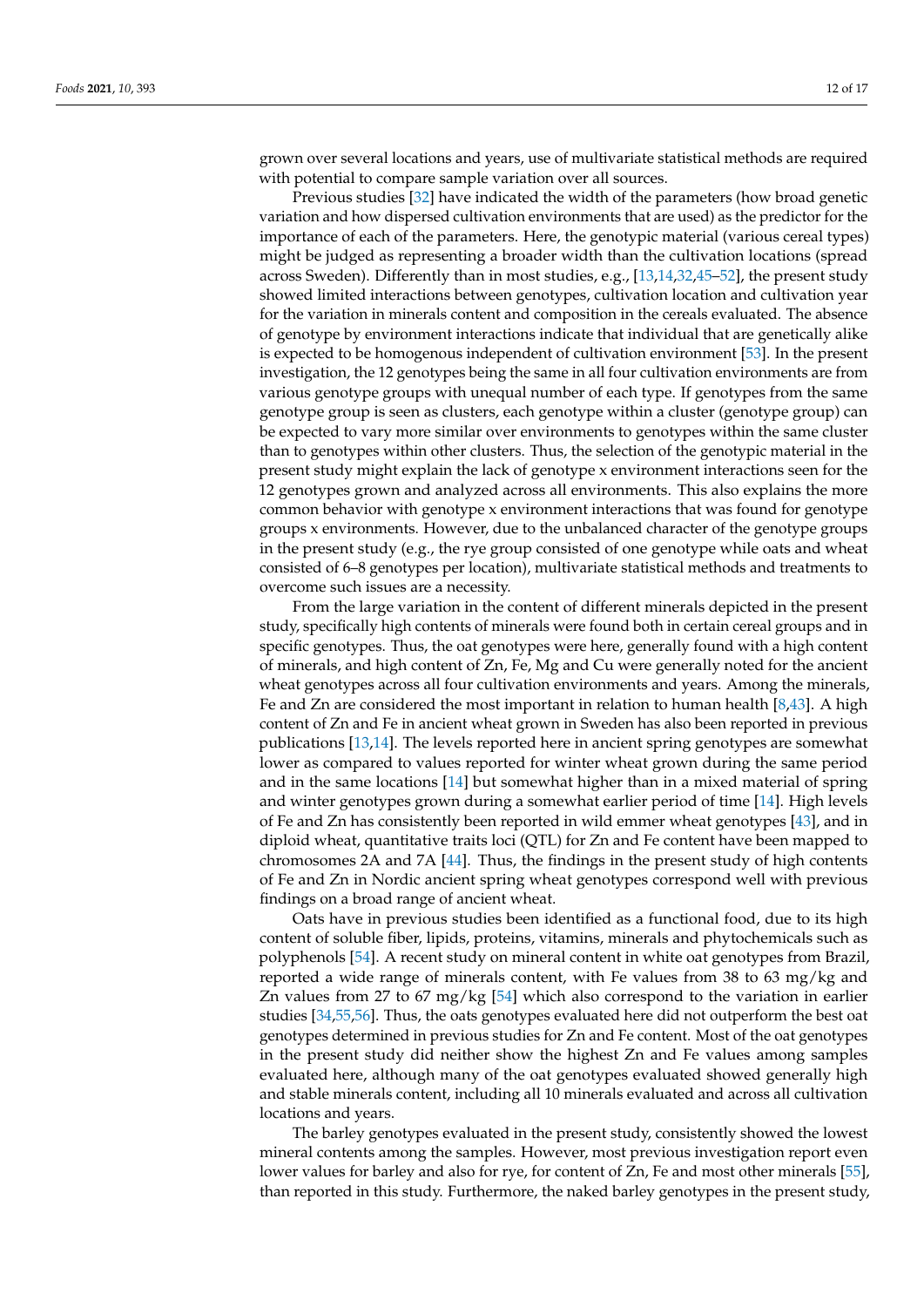showed generally higher mineral contents than was found for the barley genotypes, with especially high levels of Na. Mineral contents in naked barley from other studies are lacking. The differences in mineral content between barley and naked barley might be explained by the pearling of the barley, which is not necessary for naked barley.

The present study was also able to pin point high performing genotypes as well as high performing genotype groups across all cultivation location and years and those with more local adaptation, performing well in a certain cultivation location. Thus, the oat genotypes Engelbrekt (black oat) and Virma (white oat) showed high mineral levels across all cultivation location and the ancient wheats Emmer Gotland and Spelt wheat Gotland showed high Zn ad Fe content across all locations. The wheat genotype Diamant brun, the wheat landrace Öland and the hulless 2row barley were among those genotypes performing well in a certain location, e.g., Alnarp. Previous studies have shown variants of the landrace Öland with high mineral content and high content of carotenoids [\[13](#page-14-8)[,15\]](#page-14-12). An adaptation over a wide array of environments is favorable for traditional breeding of high value characters in approved cultivars although local adaptation might be favorable for local production of high value genotypes for certain products.

Corresponding with previous results [\[13\]](#page-14-8), the cultivation location Ekhaga contributed a higher mineral content, especially of Zn, Fe, Cu, Ca and S to the samples. The major difference in the present study, of Ekhaga compared to the other localities was a difference in K-Al, with significantly higher values in Ekhaga, which was also the case in the previous study carried out on wheat during 2001–2007 [\[13\]](#page-14-8). The K-Al value in the soil describes the availability of K in the soil for the plant, which may enhance the minerals uptake.

The nutritional yield (e.g., Zn NY for wheat = 28, Fe NY for wheat = 50) of the spring genotypes evaluated here was generally lower, specifically for Zn, as compared to corresponding values for winter wheat  $(Zn NY = 46–52$ , Fe NY = 37–54) reported earlier [\[14\]](#page-14-11). These differences can easily be explained by the generally lower yield always found for spring as compared to winter wheat when grown in the Nordic countries. Due to the low yield, winter cereals are often preferred by the grower but spring cereals can be an alternative due to harsh winter conditions hampering the winter cereal cultivation and also for the specific quality attributes that can be found in spring cereals, e.g., improved baking quality in wheat [\[5,](#page-14-3)[6\]](#page-14-4). However, the yield difference between winter and spring wheat, makes comparisons of nutritional yield rather unbalanced. Studies on nutritional yield in spring wheat is currently lacking, and is reported for the first time for Nordic spring cereals. Furthermore, comparing the nutritional yield of the spring cereals in the present study with nutritional yield in cereals in an international context clearly shows the potential of the genotypes presented here. Thus, international data on the nutritional yield reports both Zn NY and Fe NY of 20–25 adults/ha and year for oats, 5–7 for wheat and 15–20 for barley and rye [\[57\]](#page-16-8), and the corresponding numbers of the material presented here are 22–28 for oats, 28–50 for wheat and 21–37 for barley and rye. The differences in nutritional yield can be explained by differences in the genetic material and the cultivation conditions where organic cultivation of traditional genotypes might contribute to high values [\[10\]](#page-14-13), while total yield (e.g., varying largely in wheat production) is also a contributing factor in the calculation of nutritional yield.

Similarly to has been described for traditional and organically produced winter wheat [\[14\]](#page-14-11), the present study on traditional and organically produced spring wheat, showed favorable nutrient density in the wheat samples as compared to conventionally produced wheat [\[58,](#page-16-9)[59\]](#page-16-10). Here, comparable nutrient densities to wheat were also shown for the rest of the genotype groups evaluated, with the exception of barley. Thus, locally adapted and organically produced cereals is a highly nutritional worthy alternative for the Nordic countries.

Cereals are the major staple for a large proportion of the worlds' population, contributing more than 40% of the daily calories and protein needed by the human population [\[1\]](#page-14-0). Due to the high intake, a shift towards cereals which are more highly nutritious and nutrient dense than those currently consumed will contribute a major change for human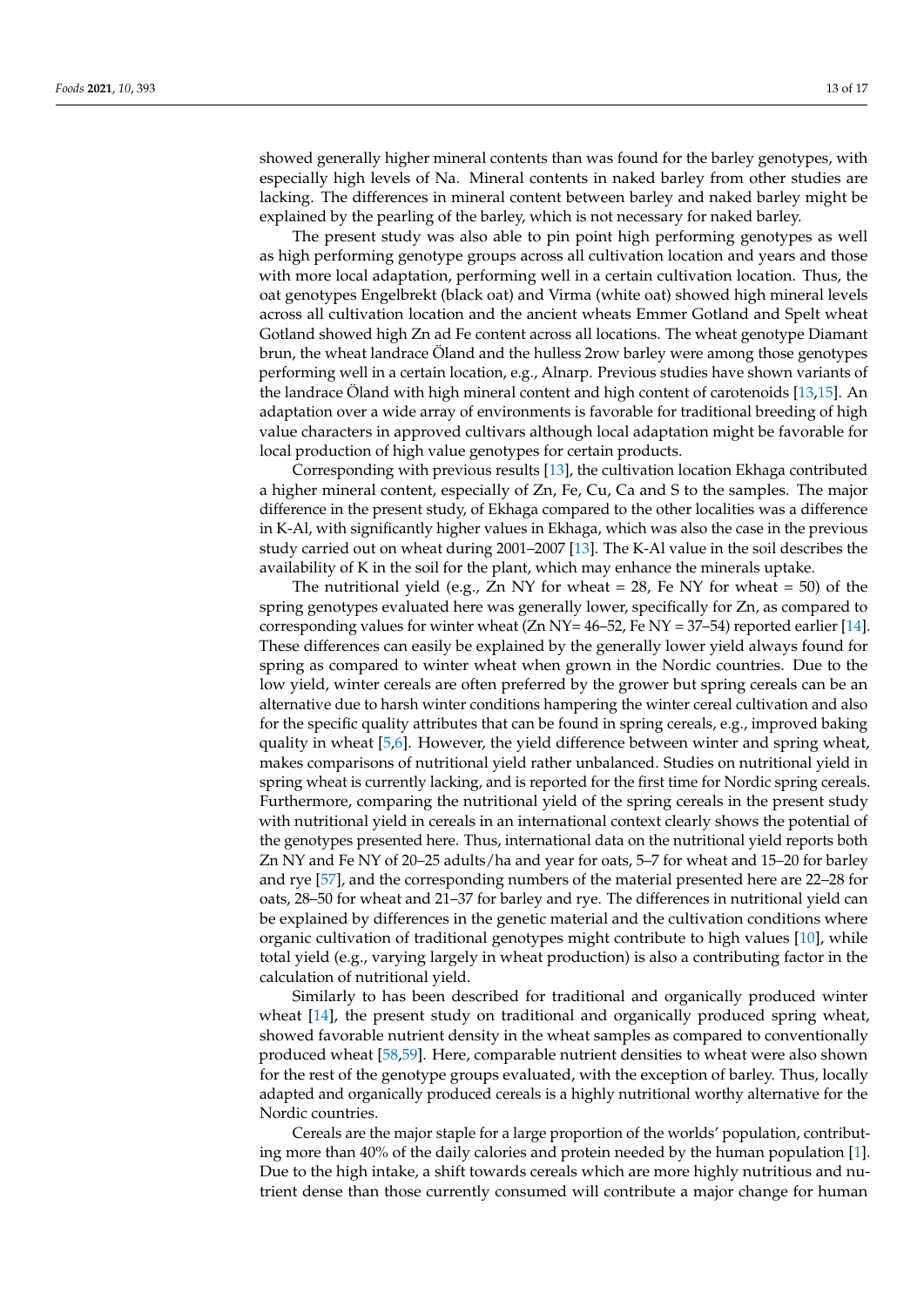health. The present study verifies the opportunity to select and cultivate locally adapted and sustainably (organically or low-input) cultivated cereals with high minerals content and nutrient density that would benefit human health through its nutritional value.

Combining the use of high nutrient density cereals with a shift to a healthy diet such as the "Mediterranean" or the "Novel Nordic Diet (NND)" would add additional nutritional health to the human population. The NND suggests a transition to an increased amount of local and organically produced whole grain cereals in the diet for increased sustainability combined with improved human health [\[60\]](#page-16-11). Recent reports clearly show a change in the dietary intake in the Swedish population [\[61\]](#page-16-12). Less raw products such as flour, potatoes, sugar etc. are consumed and instead higher processed products are prioritized. Also, consumption of rice and pasta have increased on the cost of primarily potatoes. Table [8](#page-13-0) shows a comparison of the contribution of minerals from  $250 g$  (which is enough for the coverage of the daily requirements for most of the genotype groups of the present study) of different types of products, including the wheat genotypes analyzed here. In addition, we have included one product defined here as the NND mix. The NND suggests a transition towards whole grain products, to local production and to a consumption of less refined products [\[60\]](#page-16-11). The NND will also gain nutritional importance by the use of a combination of cereals. The oats, the ancient wheat, and some genotypes of wheat, landrace wheat and naked barley were found here as the most mineral rich and dense genotypes/genotype groups. However, other studies to come will probably show other important nutritional characters in genotypes other than those being the most mineral rich/dense.

**Product Minerals (mg) Zn Fe Mg Cu** Rice [\[62\]](#page-16-13) 3–11 0.2–7 22–62 0.8–6 Pasta [\[63\]](#page-16-14) 3–6 9–25 107–145 0.4–0.8 White flour [\[64\]](#page-16-15) 1–3 2–3 44–65 0.4–0.7 Conventional whole grain wheat [\[58](#page-16-9)[,59\]](#page-16-10) 4.3–7.3 8–10 224–320 0.9–1.2 Whole grain wheat (present study)  $9.6$  10 320 1.3 NND mix [present study] 10 11 329 1.3 DRI [\[65\]](#page-16-16) 8 12 315 0.9

<span id="page-13-0"></span>**Table 8.** Contribution to four of the most essential minerals in the human diet by 250 g of the product and a comparison with the daily recommended intake (DRI).

NND mix = 25% rye, 12.5% oats, 12.5% wheat, 12.5% ancient wheat, 25% hulless barley, 12.5% wheat landrace.

#### **5. Conclusions**

Mineral content and composition vary considerably in locally adapted and organically grown landraces and ancient genotypes of spring cereals, with clearly high values in certain genotypes and genotype groups. The genotypes and genotype groups were of significant importance to determine the content and composition of the minerals in the grain. However, to determine the content of certain minerals, e.g., Zn and Cu, cultivation location played a larger role than the genotypes. In addition, the cultivation year was of significance for the content of some minerals, e.g., K and Cu. The oats showed in general the highest mineral content although ancient wheats showed the highest content of Zn and Fe. Specific genotypes, e.g., the wheat genotype Diamant brun, the landrace wheat genotype Öland and the hulless 2row barley genotype was found with high mineral as well as Zn and Fe content when grown in Alnarp, due to the local climate of the most Southern cultivation location included, including cultivation temperature, precipitation, day-length and soil conditions. Although lower that in comparable winter wheat genotypes grown at the same locations, the nutritional yield of the spring cereals were generally high in an international context. Furthermore, all evaluated genotype groups, with the exception of barley, showed a high nutrient density. The use of either e.g., the wheat grains or a mix of genotypes from the different genotype groups in the New Nordic Diet concept, will contribute more or less the daily requirement of the most important minerals (Zn,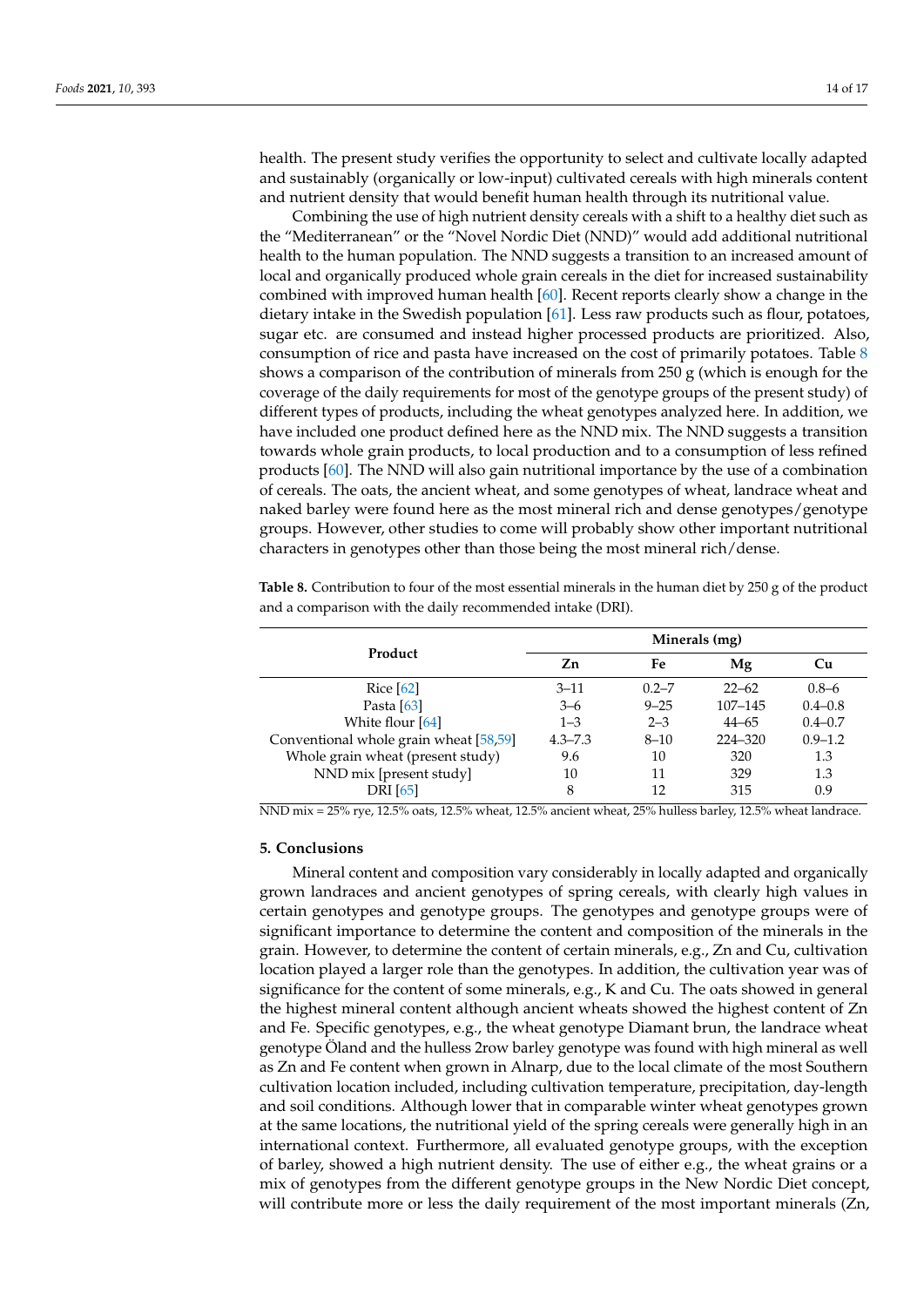Fe, Cu, Mg), by the consumption of 250 g day<sup>-1</sup>. Thus, as a source of mineral nutrition, the spring cereals evaluated here, outperform most other popular food products, which they have the potential to replace, such as rice, pasta, white flour, whole grains from conventional production. A mix in the food of the different genotype groups evaluated is suggested to secure also other nutritive compounds beside the minerals, and whole grain and less processed products should be taken into consideration, following the NND recommendations to secure presence and availability of the minerals.

**Supplementary Materials:** The following are available online at [https://www.mdpi.com/2304-8](https://www.mdpi.com/2304-8158/10/2/393/s1) [158/10/2/393/s1,](https://www.mdpi.com/2304-8158/10/2/393/s1) Figure S1: score (a) and loading (b) plot from principal component analysis of mineral content in 12 spring cereal genotypes; Table S1: Mean values over three years of content of the various minerals, yield and grain protein content for the genotypes grown at each location; Table S2: Pearson correlation coefficients between evaluated minerals.

**Author Contributions:** Conceptualization, E.J. and H.L.; methodology, H.L.; formal analysis, E.J., H.L. and M.L.P.-L.; investigation, H.L. and M.L.P.-L.; resources, E.J.; writing—original draft preparation, E.J.; writing—review and editing, H.L. and M.L.P.-L.; project administration, E.J.; funding acquisition, E.J. All authors have read and agreed to the published version of the manuscript.

**Funding:** This research was funded by EkoForsk and the Ekhaga Foundation. Compilation of the data was carried out as a part of the COST Sourdomics-Action.

**Data Availability Statement:** The datasets generated for this study are available on request to the corresponding author.

**Conflicts of Interest:** The authors declare no conflict of interest.

#### **References**

- <span id="page-14-0"></span>1. Shiferaw, B.; Smale, M.; Braun, H.-J.; Duveiller, E.; Reynolds, M.; Muricho, G. Crops that feed the world 10. Past successes and future challenges to the role played by wheat in global food security. *Food Sec.* **2013**, *5*, 291–317. [\[CrossRef\]](http://doi.org/10.1007/s12571-013-0263-y)
- 2. FAO Food and Agriculture Organization of the United Nations. *FAOSTAT Database*; FAO: Rome, Italy, 2019.
- <span id="page-14-1"></span>3. Pena-Bautista, R.J.; Hernandez-Espinosa, N.; Jones, J.M.; Guzman, C.; Braun, H.J. Wheat-based foods: Their global and regional importance in the food supply, nutrition and health. *Cereal Foods World* **2017**, *62*, 231–249. [\[CrossRef\]](http://doi.org/10.1094/CFW-62-5-0231)
- <span id="page-14-2"></span>4. Andersen, V.; Bar, E.; Wirtanen, G. *Nutritional and Health Aspects of Food in Nordic Countries*; Elsevier, Academic Press: Amsterdam, The Netherlands, 2018; ISBN 978-0-12-809416-7.
- <span id="page-14-3"></span>5. Peltonen-Sainio, P. Crop Production in a Northern Climate. FAO. Available online: <www.fao.org/3/i3084e/i3084e15.pdf> (accessed on 18 December 2020).
- <span id="page-14-4"></span>6. Spring Wheat, Lantmännen. Available online: <https://www.lantmannenseed.com/varieties/spring-wheat> (accessed on 18 December 2020).
- <span id="page-14-5"></span>7. Shafie, F.A.; Rennie, D. Consumer perceptions towards organic food. *Procedia Soc. Behav. Sci.* **2012**, *49*, 360–367. [\[CrossRef\]](http://doi.org/10.1016/j.sbspro.2012.07.034)
- <span id="page-14-7"></span>8. Johansson, E.; Hussain, A.; Kuktaite, R.; Andersson, S.C.; Olsson, M.E. Contribution of organically grown crops to human health. *Int. J. Environ. Res. Public Health* **2014**, *11*, 3870–3893. [\[CrossRef\]](http://doi.org/10.3390/ijerph110403870)
- <span id="page-14-10"></span>9. Zaccone, C.; Di Caterina, R.; Rotunno, T.; Quinto, M. Soil–farming system–food–health: Effect of conventional and organic fertilizers on heavy metal (Cd, Cr, Cu, Ni, Pb, Zn) content in semolina samples. *Soil Till. Res.* **2010**, *107*, 97–105. [\[CrossRef\]](http://doi.org/10.1016/j.still.2010.02.004)
- <span id="page-14-13"></span>10. Niederlie, P.; Schubert, M.N. How does veganism contribute to shape sustainable food systems? Practices, meanings and identities of vegan restaurants in Porto Alegre, Brazil. *J. Rural Stud.* **2020**, *78*, 304–313. [\[CrossRef\]](http://doi.org/10.1016/j.jrurstud.2020.06.021)
- 11. Reisch, L.; Eberle, U.; Lorek, S. Sustainable food consumption: An overview of contemporary issues and policies. *Sust. Sci Pract. Ploicy* **2013**, *9*, 7–25. [\[CrossRef\]](http://doi.org/10.1080/15487733.2013.11908111)
- <span id="page-14-6"></span>12. Pelletier, J.E.; Laska, M.N.; Neumark-Sztainer, D.; Story, M. Positive attitudes towards organic, local, and sustainable foods are associated with higher dietary quality among young adults. *J. Acad. Nutr. Diet.* **2013**, *113*, 127–132. [\[CrossRef\]](http://doi.org/10.1016/j.jand.2012.08.021) [\[PubMed\]](http://www.ncbi.nlm.nih.gov/pubmed/23260729)
- <span id="page-14-8"></span>13. Hussain, A.; Larsson, H.; Kuktaite, R.; Johansson, E. Mineral composition of organically grown wheat genotypes: Contribution to daily minerals intake. *Int. J. Environ. Res. Public Health* **2010**, *7*, 3442–3456. [\[CrossRef\]](http://doi.org/10.3390/ijerph7093442) [\[PubMed\]](http://www.ncbi.nlm.nih.gov/pubmed/20948934)
- <span id="page-14-11"></span>14. Moreira-Ascarrunz, S.G.; Larsson, H.; Prieto-Linde, M.L.; Johansson, E. Mineral nutritional yield and nutrient density of locally adapted wheat genotypes under organic production. *Foods* **2016**, *5*, 89. [\[CrossRef\]](http://doi.org/10.3390/foods5040089) [\[PubMed\]](http://www.ncbi.nlm.nih.gov/pubmed/28231184)
- <span id="page-14-12"></span>15. Hussain, A.; Larsson, H.; Kuktaite, R.; Olsson, M.E.; Johansson, E. Carotenoid content in organically produced wheat: Relevance for human nutritional health on consumption. *Int. J. Env. Res. Public Health* **2015**, *12*, 14068–14083. [\[CrossRef\]](http://doi.org/10.3390/ijerph121114068)
- 16. Zamaratskaia, G.; Gerhardt, K.; Wendin, K. Biocheical characteristics and potential applications of ancient cereals—An underexploited opportunity for sustainable production and consumption. *Trends Food Sci. Technol.* **2021**, *107*, 114–123. [\[CrossRef\]](http://doi.org/10.1016/j.tifs.2020.12.006)
- <span id="page-14-9"></span>17. Hamnér, K.; Kirchmann, H. Trace element concentrations in cereal grain of long-term field trials with organic fertilizer in Sweden. *Nutr. Cycl. Agroecosyst.* **2015**, *103*, 347–358. [\[CrossRef\]](http://doi.org/10.1007/s10705-015-9749-7)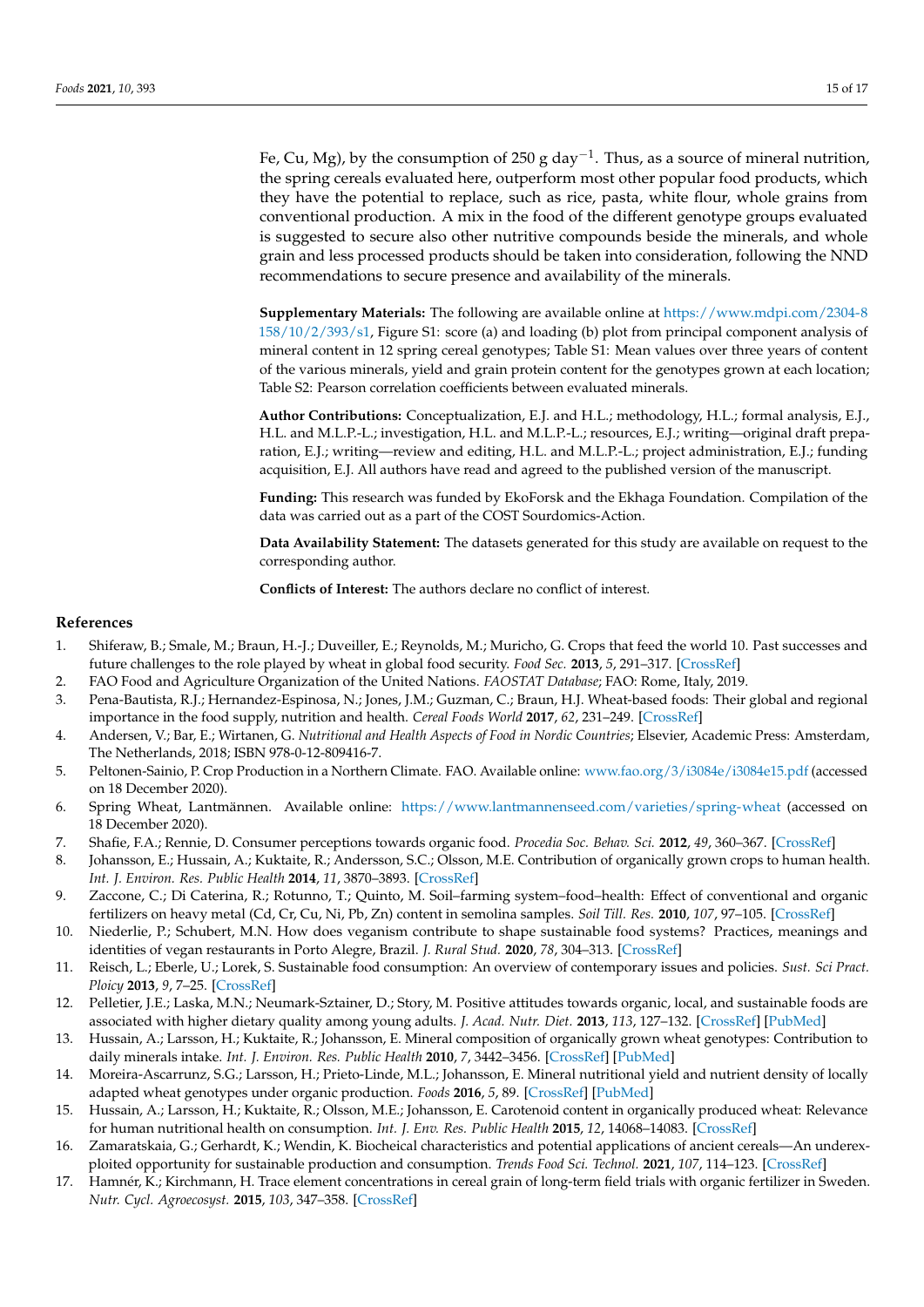- <span id="page-15-0"></span>18. Martinez-Ballesta, M.C.; Dominguez-Perles, R.; Moreno, D.A.; Muries, B.; Alcaraz-Lopez, C.; Bastias, E.; Garcia-Viguera, C.; Carvajal, M. Minerals in plant food: Effect of agricultural practices and role in human health. A review. *Agron. Sustain. Dev.* **2009**, *30*, 295–309. [\[CrossRef\]](http://doi.org/10.1051/agro/2009022)
- <span id="page-15-1"></span>19. Welch, R.M. The impact of mineral nutrients in food crops on global human health. *Plant Soil* **2002**, *247*, 83–90. [\[CrossRef\]](http://doi.org/10.1023/A:1021140122921)
- 20. Grusak, M.A.; DellaPenna, D. Improving the nutrient composition of plants to enhance human nutrition and health. *Annu. Rev. Plant. Physiol. Plant Mol. Biol.* **1999**, *50*, 133–161. [\[CrossRef\]](http://doi.org/10.1146/annurev.arplant.50.1.133)
- <span id="page-15-2"></span>21. Welch, R.M.; Graham, R.D. Breeding for micronutrients in staple food crops from a human nutrition perspective. *J. Exp. Bot.* **2004**, *55*, 353–364. [\[CrossRef\]](http://doi.org/10.1093/jxb/erh064) [\[PubMed\]](http://www.ncbi.nlm.nih.gov/pubmed/14739261)
- <span id="page-15-3"></span>22. Nyachoti, S.; Adebayo, S.; Godebo, T.R. Elemental composition of staple cereal crops in the Main Ethiopian Rift Valley. *J. Food Comp. Anal.* **2020**, 103660. [\[CrossRef\]](http://doi.org/10.1016/j.jfca.2020.103660)
- 23. Skendi, A.; Papageorgiou, M.; Irakli, M.; Katsantonis, D. Presence of mycotoxins, heavy metals and nitrate reisdues in organic commercial cereal-based foods sold in the Greek market. *J. Cons. Prot. Food Saf.* **2020**, *15*, 109–119. [\[CrossRef\]](http://doi.org/10.1007/s00003-019-01231-7)
- 24. Winiarska-Mieczan, A.; Kowalczuk-Vasilev, E.; Kwiatowska, K.; Kwiecien, M.; Baranowska-Wójcik, E.; Kiczorowska, B.; Klebanuik, R.; Samoli´nska, W. Dietary intake and content of Cu, Mn, Fe, and Zn in selected cereal products marketed in Poland. *Biol. Trace Elem. Res.* **2019**, *187*, 568–578. [\[CrossRef\]](http://doi.org/10.1007/s12011-018-1384-0) [\[PubMed\]](http://www.ncbi.nlm.nih.gov/pubmed/29777526)
- 25. Giannenas, I.; Nisianakis, P.; Sarakatsianos, I.; Bonos, E.; Christaki, E.; Florou-Paneri, P. Trace and major elements content of cereal and proteinaceous feeds in Greece analyzed by inductively coupled plasma mass spectrometry. In *Food Quality: Balancing Health and Disease, Handbook of Food Bioengineering*; Holban, A.M., Grumezescu, A.M., Eds.; Academic Press: London, UK , 2018; pp. 197–223.
- 26. Brizio, P.; Benedetto, A.; Squadrone, S.; Curcio, A.; Pellegrino, M.; Ferrero, M.; Abete, M.C. Heavy metals and essential elements in Italian cereals. *Food Add. Contamin. Part B* **2016**, *9*, 261–267. [\[CrossRef\]](http://doi.org/10.1080/19393210.2016.1209572)
- <span id="page-15-4"></span>27. Teklic, T.; Loncaric, Z.; Kovacevic, V.; Singh, B.R. Metallic trace elements in cereal grain—A review: How much metal do we eat? *Food Energy Sec.* **2013**, *2*, 81–95. [\[CrossRef\]](http://doi.org/10.1002/fes3.24)
- <span id="page-15-5"></span>28. Velu, G.; Singh, R.; Huerta-Espino, J.; Pena, J.; Ortiz-Monasterio, I. Breeding for enhanced Zinc and Iron concentration in CIMMYT spring wheat germplasm. *Czech J. Plant Breed.* **2011**, *47*, S174–S177. [\[CrossRef\]](http://doi.org/10.17221/3275-CJGPB)
- 29. Velu, G.; Sing, R.P.; Crespo-Herrera, L.; Juliana, P.; Dreisigacker, S.; Valluru, R.; Stangoulis, J.; Sohu, V.S.; Mavi, G.V.; Mishra, V.K.; et al. Genetic dissection of grain zinc concentration in spring wheat for mainstreaming biofortification in CIMMYT wheat. *Sci. Rep.* **2018**, *8*, 13526. [\[CrossRef\]](http://doi.org/10.1038/s41598-018-31951-z)
- 30. Velu, G.; Singh, R.P.; Huerta-Espino, J.; Pena, R.J.; Arun, B.; Mahendru-Singh, A.; Mujahid, M.J.; Sohu, V.S.; Mavi, G.S.; Crossa, J.; et al. Performance of biofortified spring wheat genotypes in target environments for grain zinc and iron concentration. *Field Crops Res.* **2012**, *137*, 261–267. [\[CrossRef\]](http://doi.org/10.1016/j.fcr.2012.07.018)
- <span id="page-15-6"></span>31. Velu, G.; Herrera, L.C.; Guzman, C.; Huerta, J.; Payne, T.; Singh, R.P. Assesing genetic diversity to breed competitive biofortified wheat with enhanced grain Zn and Fe concentrations. *Front. Plant Sci.* **2019**, *9*, 1971. [\[CrossRef\]](http://doi.org/10.3389/fpls.2018.01971) [\[PubMed\]](http://www.ncbi.nlm.nih.gov/pubmed/30687366)
- <span id="page-15-7"></span>32. Johansson, E.; Branlard, G.; Cuniberti, M.; Flagella, Z.; Hüsken, A.; Nurit, E.; Peña, R.J.; Sissons, M.; Vazquez, D. Genotypic and environmental effects on wheat technological and nutritional quality. In *Wheat Quality for Improving Processing and Human Health*; Igrejas, G., Ikeda, T., Guzmán, C., Eds.; Springer: Cham, Switzerland, 2020; pp. 171–204.
- <span id="page-15-8"></span>33. Rubene, D.; Kuka, P. Minerals in oats, barley and wheat grains. In *Research for Rural Development*; Latvia University of Agriculture: Jelgava, Latvia, 2007; 319p.
- <span id="page-15-9"></span>34. Rodelhutscord, M.; Rückert, C.; Maurer, H.P.; Schenkel, H.; Schipprack, W.; Knudsen, K.E.B.; Schollenberger, M.; Laux, M.; Eklund, M.; Siegert, W.; et al. Variation in chemical composition and physical characteristics of cereal grains from different genotypes. *Arch. Anim. Nutr.* **2016**, *70*, 87–107. [\[CrossRef\]](http://doi.org/10.1080/1745039X.2015.1133111)
- <span id="page-15-10"></span>35. Mithril, C.; Dragsted, L.O.; Meyer, C.; Tetens, I.; Biltoft-Jensen, A.; Astru, A. Guidelines for the New Nordic Diet. *Public Health Nutr.* **2012**, *15*, 1941–1947. [\[CrossRef\]](http://doi.org/10.1017/S136898001100351X) [\[PubMed\]](http://www.ncbi.nlm.nih.gov/pubmed/22251407)
- <span id="page-15-11"></span>36. Mithril, C.; Dragsted, L.O.; Meyer, C.; Tetens, I.; Biltoft-Jensen, A.; Astru, A. Dietary composition and nutrient content of the New Nordic Diet. *Public Health Nutr.* **2013**, *16*, 777–785. [\[CrossRef\]](http://doi.org/10.1017/S1368980012004521) [\[PubMed\]](http://www.ncbi.nlm.nih.gov/pubmed/23089239)
- <span id="page-15-12"></span>37. Olsen, A.; Egeberg, R.; Christensen, J.; Overvad, K.; Tjonneland, A. Healthy aspects of the Nordic Diet are related to lower total mortality. *J. Nutr.* **2011**, *141*, 639–644. [\[CrossRef\]](http://doi.org/10.3945/jn.110.131375) [\[PubMed\]](http://www.ncbi.nlm.nih.gov/pubmed/21346102)
- <span id="page-15-13"></span>38. Adamsson, V.; Reumark, A.; Fredriksson, I.-B.; Hammarström, E.; Vessby, B.; Johansson, G.; Risérus, U. Effects of a healthy Nordic diet on cardiovascular factors in hypercholesterolaemic subjects: A randomized controlled trial (NORDIET). *J. Intern. Med.* **2011**, *269*, 150–159. [\[CrossRef\]](http://doi.org/10.1111/j.1365-2796.2010.02290.x)
- <span id="page-15-14"></span>39. Delin, S.; Soderstrom, M. Performance of soil electrical conductivity and different methods for mapping soil data from a small dataset. *Acta Agr. Scand. Sect. B Soil Plant* **2003**, *52*, 127–135. [\[CrossRef\]](http://doi.org/10.1080/090647103100004816)
- <span id="page-15-15"></span>40. Malik, A.H.; Kuktaite, R.; Johansson, E. Combined effect of genetic and environmental factors on the accumulation of proteins in the wheat grain and their relationship to bread-making quality. *J. Cereal Sci.* **2013**, *57*, 170–174. [\[CrossRef\]](http://doi.org/10.1016/j.jcs.2012.09.017)
- <span id="page-15-17"></span>41. Vazquez, D.; Berger, A.; Prieto-Linde, M.L.; Johansson, E. Can nitrogen fertilization be used to modulate yield, protein content and bread-making quality in Uruguayan wheat? *J. Cereal Sci.* **2019**, *85*, 153–161. [\[CrossRef\]](http://doi.org/10.1016/j.jcs.2018.12.001)
- <span id="page-15-16"></span>42. Mukamuhirwa, A.; Hovmalm, H.P.; Ortiz, R.; Nyamangyoku, O.; Prieto-Linde, M.L.; Ekholm, A.; Johansson, E. Effect of intermittent drought on grain yield and quality of rice (*Oryza sativa* L.) grown in Rwanda. *J. Agron. Crop Sci.* **2020**, *206*, 252–262. [\[CrossRef\]](http://doi.org/10.1111/jac.12380)